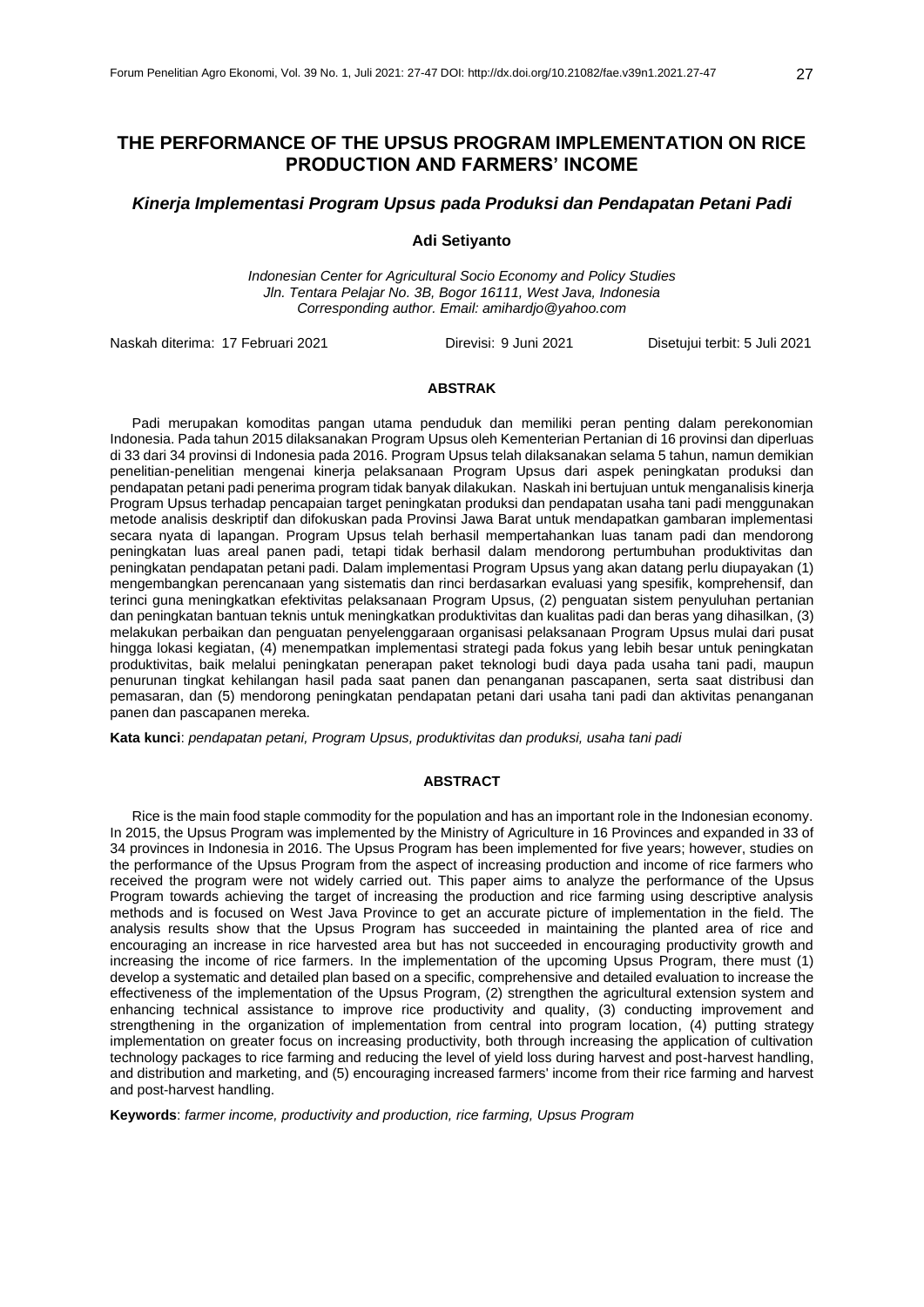### **INTRODUCTION**

Rice is the most important staple crop and contributes significantly to the Indonesian economy. Rice is considered a strategic commodity that include corn, soybean, chilies, shallot, sugar cane, beef, coffee, cacao, palm oil and rubber. The Government of Indonesia (GOI) intervened heavily in rice production, marketing, trade, and pricing policies under the new Law of Food 2012. Consequently, food and nutrition adequacy became the centre of the Medium-Term National Development Plan 2015–2019. Following this, the President of the Republic of Indonesia has instructed to achieve sustainable self-sufficiency in rice, corn, and soybeans in less than five years. Thus, the Ministry of Agriculture (MOA) initiated the Upsus program or "Special Program" for increasing rice, corn and soybean production. The MOA (2017) reported that the UPSUS program implementation was started in 2015 in 16 provinces, and expanded in 2016 to 33 provinces out of 34 provinces in Indonesia.

The Upsus Program is an integrated approach with coordination and integration among the central government institutions down to the lowest institutions at the local level. Included are the Bulog, universities, and the military services staff. It was based on the program's success story during the early years by adjusting the current situations and conditions. The program also considers the programs that have been done in the previous period, and targeted to address some problems as the causes why Indonesia cannot meet the rice consumption needs of the population. There is a need to address these problems as soon as possible, include (MOA 2015) (1) fifty-two percent of irrigation networks have been damaged, (2) utilization of superior seeds at the farm level was only about 47% of the total acreage, (3) farmers do not use fertilizer correctly according to application time and they sometimes use it over the recommended dosage with unbalanced components, (4) lack of knowledge and education of farmers was one reason why farmers give less attention to the importance of proper crop management and input usage, (5) technology innovation and dissemination were weak because of a lack of extension staff and farmer assistance, (6) the high cost of labour was due to scarcity, (7) high losses before harvest time were due to a lack of pest control management and climate change adaptation problems, (8) high losses at harvest and post-harvest handling problems were due to lack of mechanization and technology, and (9) lack of coordination and integration among stakeholders and weak capability of farmers were due to inadequate capital and access to transportation, distribution and marketing facilities.

Due to those problems, the Upsus Program on rice has been designed include 10 components (MOA 2015) (1) development of irrigation networks to develop new big and small DAM and new irrigation networks in some specific areas, rehabilitation of primary and secondary irrigation networks in all existing areas, introduce the deep well and pump irrigation system in some specific areas, (2) land optimization, cover locations which have paddy field with cropping index  $(Cl) \leq 1$  with paddy field rehabilitation in the specific areas, tertiary irrigation network rehabilitation in all areas, and introduce deep well and pump irrigation system for the specific areas, (3) Development of System of Rice Intensification (SRI) for the specific and favorable areas, (4) implementation of Integrated Crop Management (ICM) for all locations program using Farmers Field School (FFS) and demo farms assisted and tested by University and Indonesian Agency for Agricultural Research and Development (IAARD), (5) provision of superior seed and assistance for all production center areas, (6) provision of subsidized chemical fertilizer and assistance for all production center areas, (7) provision of agricultural equipment and machinery and assistance for all production center areas, (8) Pest control and the impacts of climate change for all production center areas, (9) agricultural insurance for specific and pilot project areas, and (10) guidance and extension for all areas and link to the other programs to address farmers' problems on capital and access to transportation, distribution, and marketing.

Five components of the Upsus Program support the increase in planting areas and productivity by providing production facilities and infrastructure and providing farm support. Providing production facilities and infrastructures has three components (1) providing seed assistance, (2) providing fertilizers assistance, and (3) providing agricultural machinery assistance; while providing farm supports has two components (1) the development of agricultural insurance, and (2) guidance and assistance. In terms of program outcome, the Upsus Program has increasing planting areas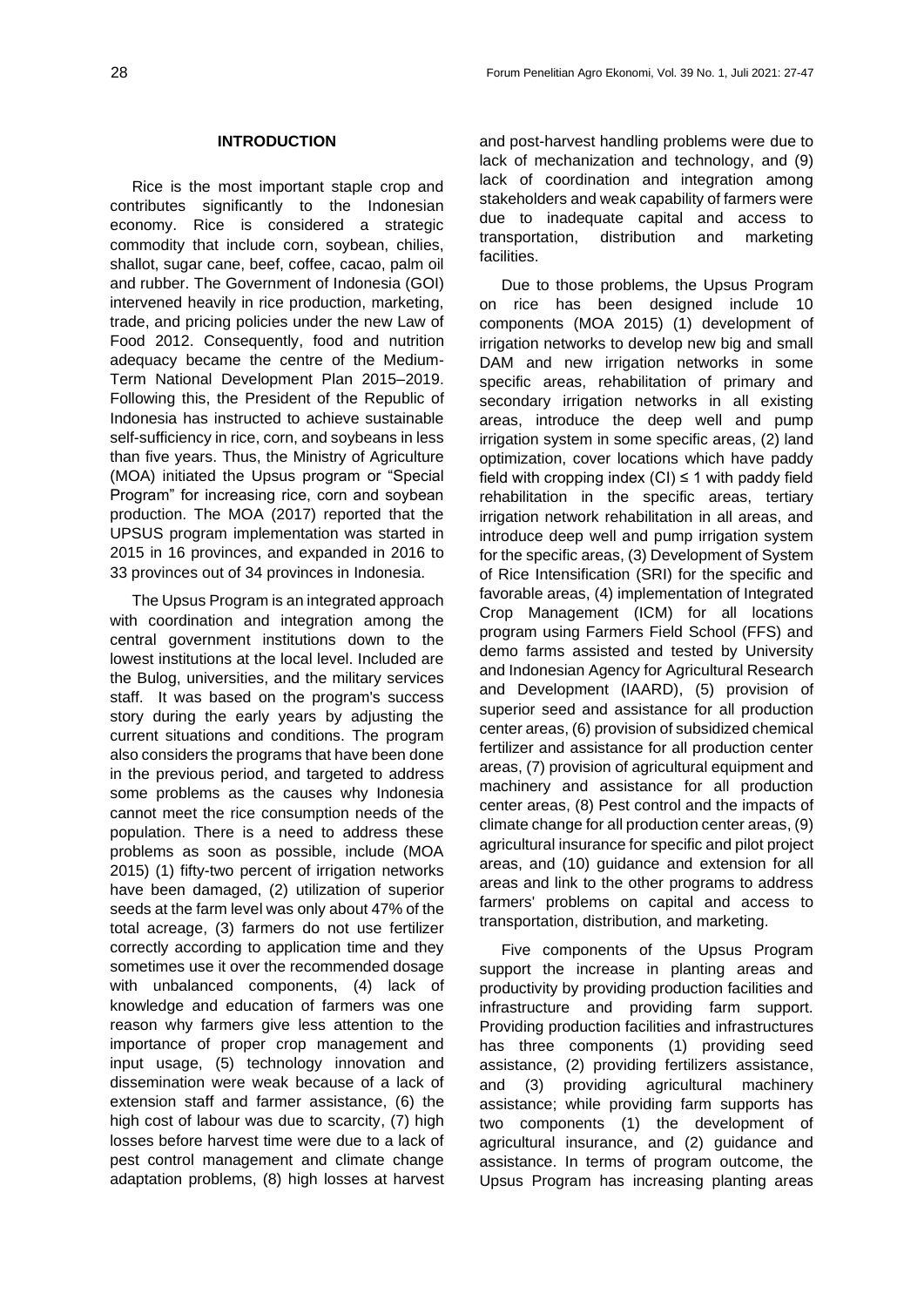and productivity through technology application as the primary target focus in its implementation. Provision of production facilities and infrastructures and farm support is a supporter of achieving the target of the increase in planting areas and productivity. These two aspects (increase in planting areas and productivity are also set as performance indicators to measure the level of success in their implementation). The Upsus Program is expected to increase rice production by increasing the harvested area and productivity (Setiyanto and Pabuayon 2020).

The performance indicators or outcomes of the Upsus Program implementation were stipulated in the Minister of Agriculture Regulation No. 03/2015. There were no performance indicators set, hence, the 2015 performance indicators were used for the next four years (ICASEPS 2019; Setiyanto and Pabuayon 2020; Setiyanto 2020). Based on this regulation, the performance indicators of the Upsus Program implementation on rice were an increase in rice planting area or cropping index (CI) of at least 0.5 and an increase in rice productivity of at least 0.30 tons/ha of gabah kering panen (GKP) or harvest dry quality of paddy and equal to 0.25 tons/ha of gabah kering giling (GKG) or rice mill dry quality of paddy. GKG is a standard quality in the statistical data (Setiyanto and Pabuayon 2020; Setiyanto 2020). The Upsus Program has been implemented for five years. Researches on the performance and impact of the implementation of the Upsus Program in achieving the target of increasing the production and income of rice farmers who received the program were not widely carried out. This paper aims to analyze the achievement of performance targets for implementing the Upsus Program in rice production and increasing rice farmer income based on statistical publication and literature review. This paper aims to discuss the performance of the components of Upsus Program during the implementation of the program based on statistical data and some studies in the second section after the introduction. The third section shows the Upsus Program performance on target achievement based on statistical data and some studies. The next section shows farmers' inputs use, yield, and income to show Upsus Program implementation. The final section is concluding remarks.

## **THE PERFORMANCE OF THE COMPONENTS OF UPSUS PROGRAM**

In the four years of implementing the Upsus Program (2015/2016–2019), the Regulation of the Minister of Agriculture No. 03/2015 was issued in 2015, and this was the only released guideline during this period. This guideline was used as a reference in implementing the Upsus Program until 2019 (Setiyanto 2020). Meanwhile, the technical guidelines for implementing the Upsus Program activities at the central level were exceptionally complete and were issued each year, including the technical guidelines for small dam development, rehabilitation of tertiary irrigation networks, seed assistance, fertilizer assistance, machinery assistance, guidance and extension in carrying out operational activities (ICASEPS 2017; ICASEPS 2019; Setiyanto 2020). However, the technical guidelines for implementing the Upsus Program obtained from the local level, provincial and district/city government agencies were not complete (Setiyanto 2020). A general description of the implementation of the Upsus Program in Indonesia during 2016–2018 showed that the Government of Indonesia (GOI) provided significant support for rice in the Upsus Program. Based on the Directorate General of Food Crops (DGFC) and Directorate General of Agriculture Infrastructure and Facilities (DGAIF) of MoA (2019) data, expenditure support for the Upsus Program on rice amounted to around IDR 24 trillion in 2016 and increasing to more than IDR 32 trillion in 2018. This amount does not yet include the fertilizer subsidy, new big dam development fund, credit interest subsidy, and transportation access and networks. Almost all the program components were implemented and carried out through farmer group development capacities. The distribution among provinces was based on the contribution of the national production center of rice production.

### **Irrigation Network and Land Optimization**

The implementation of irrigation network development activities is directed at rehabilitating tertiary networks damaged and connected to secondary and primary channels. Tertiary networks consist of (1) tertiary canals and buildings, (2) quarterly canals and buildings, and (3) disposal channels. During 2016–2018, the rehabilitation of the tertiary irrigation channel has covered 3,141,153.57 ha paddy field irrigated areas in 32 provinces and 1,386,176.20 ha for land optimization development programs in 31 provinces. The results of several studies indicated that the implementation of the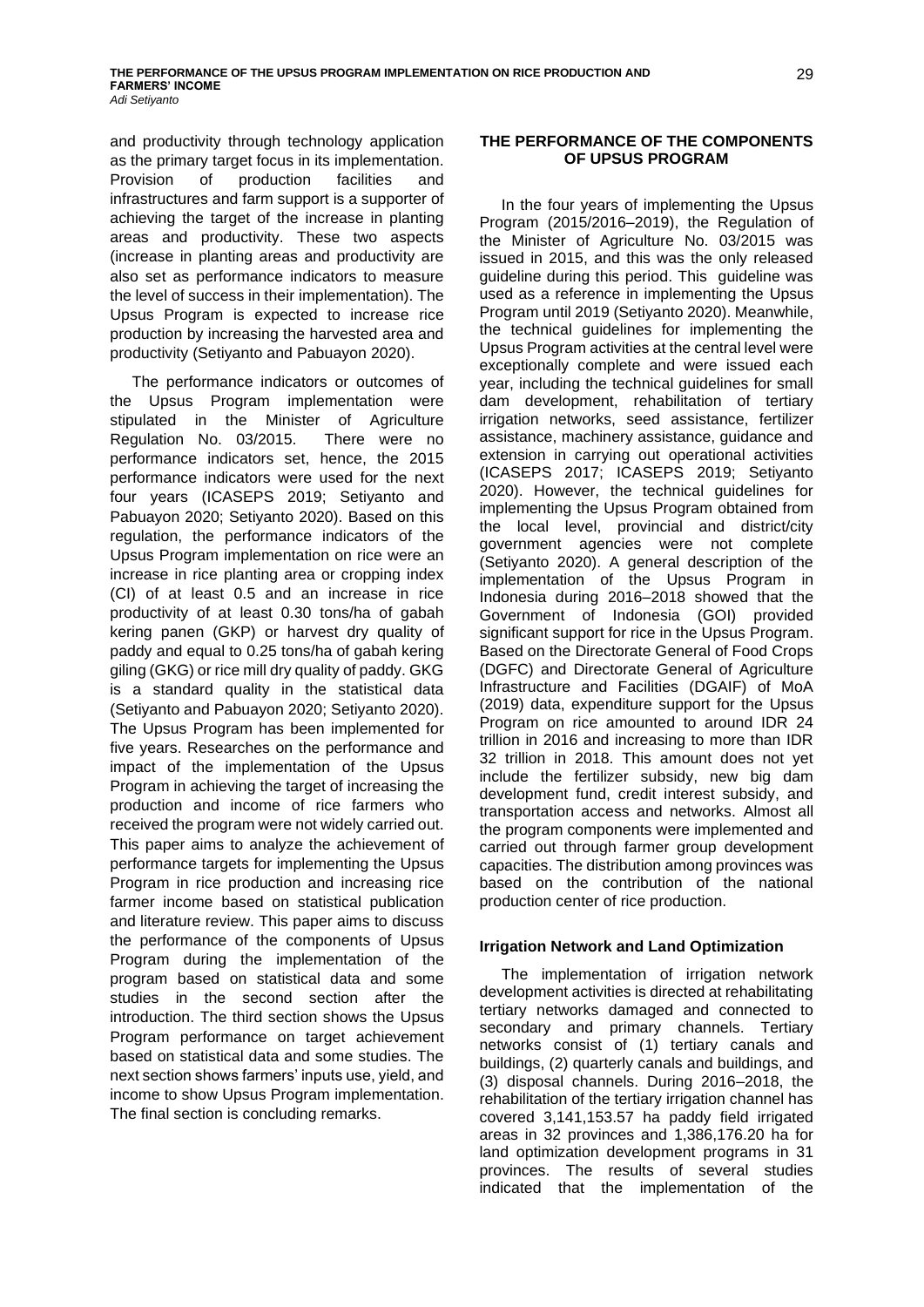development of irrigation networks and land optimization components has problems (ICASEPS 2019 and 2017; Setiyanto 2020; Setiyanto and Pabuayon 2020) (1) tertiary integration channels built were not integrated with improvements in the secondary or primary irrigation networks and dams (still in a damaged condition and sedimentation accident), and other tertiary networks, (2) relatively short preparation time negatively affected construction, and cost standards set by the government. For tertiary channel repairs do not meet the needs and the rehabilitation activities carried out by consultants and contractors resulting in inadequate facilities, and (3) land optimization socialization activities and planning for implementation of Design Investigation Survey (DIS) activities were not carried out properly, and water sources and land are not available for facilities construction.

These components have no impact on increasing CI doe to West Java, having an average CI more than 2 times a year (Setiyanto 2020). The same result was coming from the study by Eviriani (2018), that rehabilitation of tertiary irrigation networks impacts on changes in fixed cropping patterns 2 times a year, namely MT-I (rainy season) and MT-II (Gadu season) but in terms of land cultivation. Although it has no impact on increasing cropping index (CI), several studies have shown that rehabilitating irrigation networks has an impact on increasing production, income and adoption of rice cultivation technology for farmers and farmer groups. The maximum availability of irrigation water from the newly constructed tertiary channel is one of the factors in increasing the production and income of lowland rice farming (Ismaya et al. 2016), has a significant effect on increasing farmers' income (Suwarni 2015), increase rice production and productivity (Triasni 2019). After the rehabilitation of the rural irrigation infrastructure, the water supply was becoming more available, and farmers were motivated to adopt the rice farming technology and rice cultivation management (Zakaria 2014).

# **System of Rice Intensification (SRI) and Integrated Crops Management (ICM)**

SRI development has been implemented in 24 provinces and amounted to 365,280.00 ha during 2016–2018. SRI is a way of cultivating rice on irrigated and non-irrigated paddy fields whose water availability is guaranteed to be intensive and efficient in managing land, plants, and water through empowering farmers or farmer groups and local wisdom (DLEM 2014). Rice planting in the SRI pattern is an environmentally friendly way of cultivating rice, starting from the tillage process by providing organic material (compost), conducting quality seed test, seedling through dry nursery, intermittent water management (water scrambling), single planting, young seedlings, shallow and horizontal roots and spacing of  $25x25$  cm<sup>2</sup> or  $27x27$ cm<sup>2</sup> or  $30x30$  cm<sup>2</sup> (IAARD 2015). This component of the Upsus Program concerns the organic rice development program developed in Paddy Organic Farming Village and the specific or special rice development program (DGFC 2016a, 2017a, 2018a, 2019a). The Paddy Organic Farming Village is where paddy or more organic farming has been developed (DGFC 2016b). Implementation of the organic farming system based on the Minister of Agriculture Regulation No. 64 of 2013 and the Indonesian National Standard 6729: 2016 (DGFC 2016a).

Based on DELM (2014), rice field soils should be kept moist rather than continuously saturated in the SRI technology, minimizing anaerobic conditions, as this improves root growth and supports the growth and diversity of anaerobic soil organisms. Rice plants should be planted singly and spaced optimally to permit more roots and canopy growth and keep all leaves photosynthetically active. Rice seedlings should be transplanted when young, less than 15 days old, with just two leaves, quickly, shallow and carefully, to avoid roots trauma and minimize transplant shock. The SRI pattern emphasizes the efficient use of water and seeds and improving soil fertility by providing organic (compost or biological fertilizer) intake (IAARD 2015). Development of specific rice is an effort to cultivate rice by utilizing particular varieties, including Japonica rice, Basmati, Thai Hom-Mali, Black Glutinous Rice, Steamed Rice, Taiken, Tarabas, etc., to meet the needs in the specific rice market segments through domestic production (DGFC 2016a; 2016b; 2017; 2018; 2019). "Hazton Farming System" technology is a way to grow rice using old seeds (25–30 days) after seedling with the number of solid seeds (20– 30 stems) per planting hole (IAARD 2015a; DGFC 2016d). This technology leads to organic farming, where chemical fertilizers should be reduced as much as possible, like straw for organic materials with the help of decomposers. The utilization of biological fertilizers, organic fertilizers, and biological agents characterizes the development of rice with this technology. The other components are more or less the same as the ICM recommended by the IAARD (DGFC 2016d). West Java Province got allocation amounted to 50,819.00 ha in 2016–2018 or 13.91% of the total national allocation. SRI development program reported failed because the location did not match the criteria needed in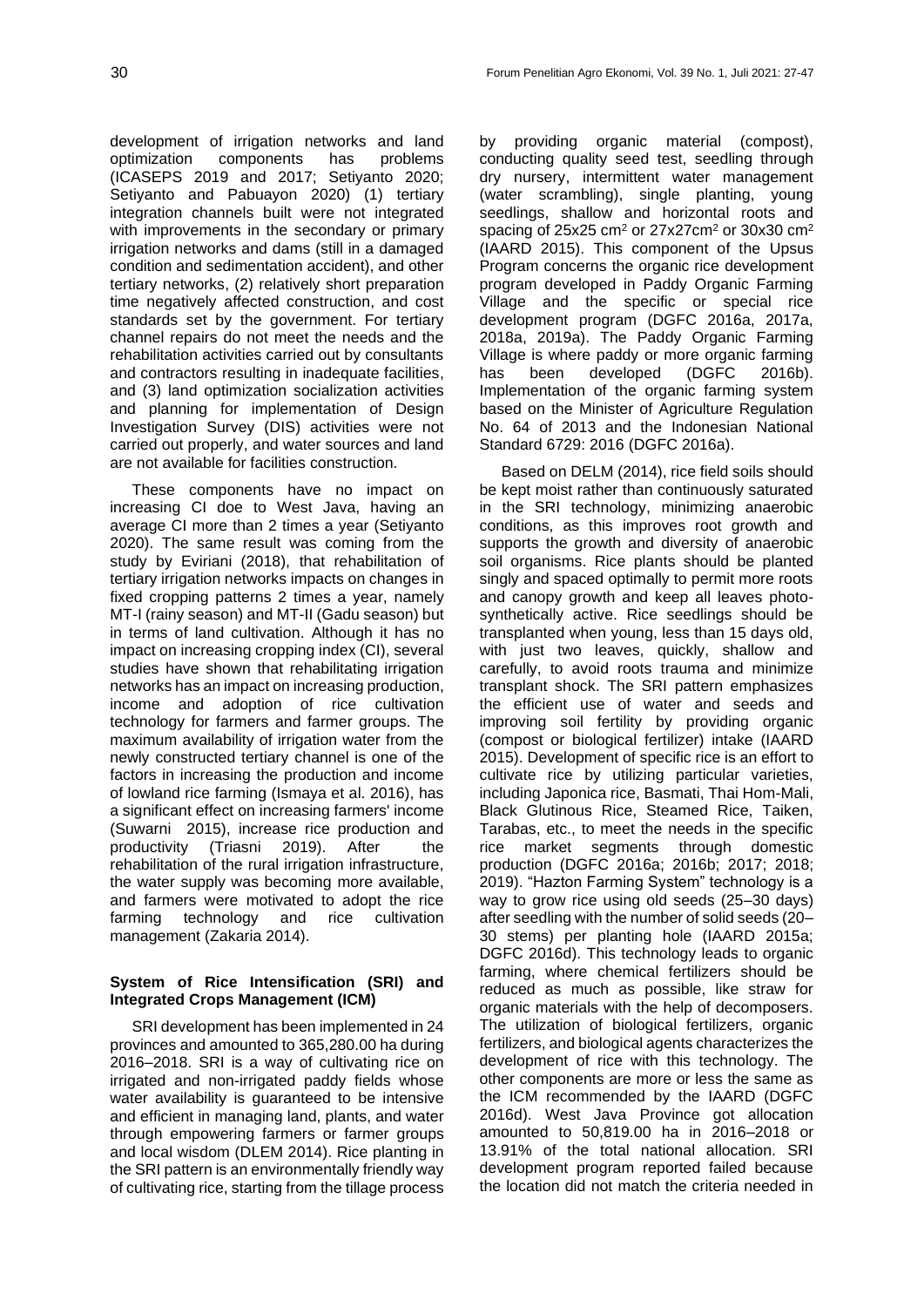developing SRI (intermittent irrigation) and not according to farmers' preferences (not compatible with the mechanization program, skilled workers are not available) in some districts of West Java (Setiyanto 2020). Based on WJAIAT (2017; 2016) reports, teoretically the "Hazton Farming System" is better, but the implementation results has shown worse results than SRI technology.

During 2016–2018, Integrated Crop Management (ICM) technology package has been implemented in 31 provinces and covered rice planted areas amounted to 3,676,504.36 ha. ICM is an innovative approach to increase farm productivity and efficiency by improving the system or approach to assemble synergistic technology packages between the technology components carried out participative by farmers and site-specific (DGFC 2015). ICM is an innovation to solve various problems in increasing rice productivity. It applies rice intensification technology on site-specific, depending on the problem to be addressed (demand-driven technology). The ICM technology component is determined jointly by farmers through a need assessment. The component of basic ICM technology or compulsory is a technology that is recommended to be applied in all locations (WJAIAT 2017; 2016). Before the Upsus Program being implemented, the ICM technology package was implemented in the form of The Farmer Field School (FFS) program since 2007 by IAARD and AIAT in all provinces as a responsible provincial institution, transferred into national program authorized by DGFC in 2009 in some provinces and decided as a massive program in the Upsus Program. The success of the ICM FFS implementation towards increasing rice productivity and farmer income in several regions in Indonesia is shown by several research results (Arya and Mahaputra 2020; Simanjuntak et al. 2016; Supriadi et al. 2015; Suharyanto et al. 2015; Kinanthi et al. 2014; Sadikin 2013; Kamandalu et al. 2013; Nurasa and Supriadi 2012; Kamandalu et al. 2012). In 2016, the implementation of the ICM program used the "Jajar Legowo (Jarwo) Farming System" (DGFC 2015; 2016; 2016c).

In 2017, this program was transformed into other programs and was named, "Jarwo Super Farming System", and "Salibu Farming System", among others (IAARD 2015a; DGFC 2017a; 2018a; 2019a; DGAIF 2019; 2018). The total cumulative coverage of the program in 2017– 2018 was 212,305 ha. "Jarwo Planting System" is a pattern of rice planting alternating between two or more (usually two or four) crop rows and one blank row. The term "legowo" was taken from the Javanese language "lego" which means broad and "dowo" which means long. "Legowo" was also interpreted as a way of planting rice that has several rows and interspersed with one empty row (IAARD 2013; DGFC 2016c). In this case, the population of rice clumps in the empty row is placed and inserted in the row next to it, so that the "Jarwo" method did not reduce the number of plant population, but the method of planting by creating all rows of plants is in the "edge row" (IAARD 2013; DGFC 2015; WJAIAT 2017; 2016). "Jarwo Super Technology" is an integrated cultivation technology of irrigation wetland based on a 2:1 (one blank row in every two rows) planting system (IAARD 2016; WJAIAT 2017). The important parts of this technology are using (1) new high yielding varieties (HYV's), (2) bio-decomposers has been given together during soil processing/land tillage, (3) organic and biological fertilizers are applied through seed treatment and balanced fertilization, (4) plantbased pesticides and inorganic pesticides (based on thresholds) in the pest control, and (5) agricultural equipment, tools, and machinery, especially "Jarwo Transplanters" for planting and combine harvester for harvesting.

This shows that the planting technology is carried out to adjust with the help of tools and machines provided in the Upsus Program implementation (IAARD 2016; DGFC 2017a; 2018a; 2019a). "Salibu Farming System" or "Salibu Technology" is rice cultivation technology by utilizing rootstock after harvest as a producer of shoots or tillers, which will be maintained. The shoots function as a substitute for seedlings in the transplanting cropping system. Using this technology, farmers will not need seed for a nursery and they apply minimum tillage to reduce the cost of land tillage (IAARD 2015; WJAIAT 2017; 2016). Unfortunately, without realizing it, Jarwo Super Technology was originally thought better than ICM, but it was no better when it was implemented massively. The average productivity and net farm income level of ICM 8.80 ton/ha Rp 14.65 million/ha (WJAIT 2016) and higher than the results of Jarwo Super Technology with the productivity and net farm income level 8.60 ton/ha and Rp 12.20 million/ha (WJAIT 2017). Due to cultural factors constraints and showing results that are not better, Jarwo Super Technology was not adopted by many farmers in Subang, Karawang and Indramayu (Setiyanto 2020).

The extension workers and farmers should fully understand the new technology system. The transformation of a technology program package from ICM to another has caused several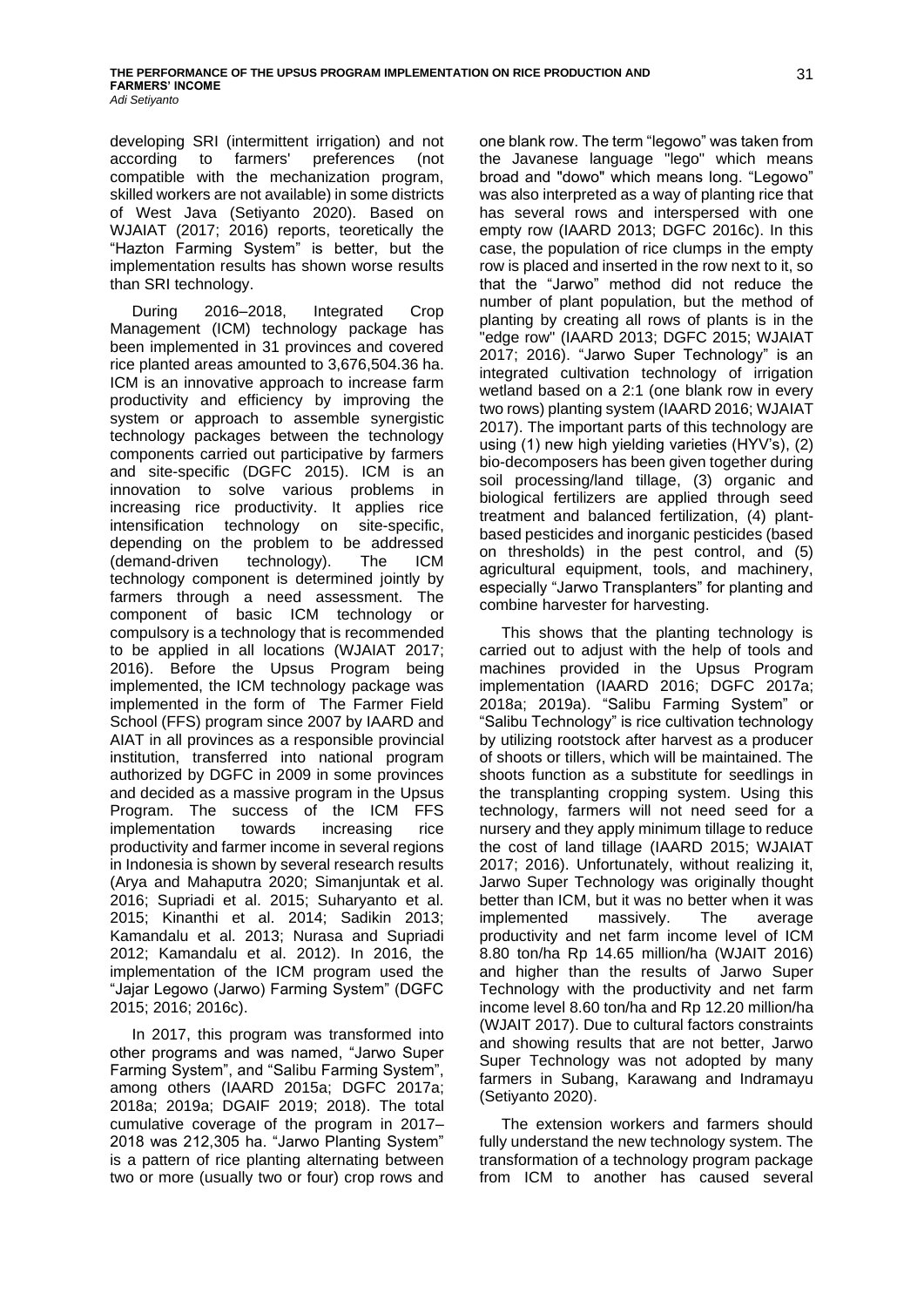problems in implementing the Upsus Program. The ICM technology, whose development has been pioneered since 2007 and has been tested in the long-run has been replaced by new, untested technology packages such as the Jarwo technology, Jarwo Super technology, Salibu Technology, and Hazton Technology. The Jarwo Super technology is no better than the ICM technology and has inferior results before and after the Upsus Program implementation. Setiyanto (2020) reported four problems (1) there was no more guidance and assistance for the farmers after the demo farm program implementation, (2) as the new technology package, the Jarwo Planting System requires skilled workers who are not available on-site; this technology did not match with the farmers' preferences, (3) the "Jarwo transplanter" machine is too big and heavy, and the wheels have collapsed due to thick soil and deep mud, and (4) during the implementation of the Upsus Program, there were problems on the extension workers and farmers' knowledge about the application of the components of the Upsus Program, especially regarding the new technical terms of agricultural innovation. Nugroho et al. (2017) reported that farmers' knowledge about the program assistance component is still not maximized and many extension workers and farmers do not understand the terms of some new technology and innovation components. The experienced farmers who adopt the ICM technology and modify it according to their conditions and preferences produce more output and income than the technology package used in implementing the Upsus Program since 2017 (Setiyanto 2020). In contrast to the ICM applied previously, the change confused agricultural extension workers and was not adopted by the farmers. When it was first introduced, the farmers were willing to accept it because there was a grant in farm inputs; however, it was not implemented and adopted during the following year.

## **The Provision of Rice Seed and Fertilizer**

At the national level, these components are allocated in all (34) provinces. During 2016– 2018, the GOI distributed 58,052.70 tons of subsidized rice seeds and 20,457,614.06 tons of subsidized fertilizer. Before the Upsus Program being implemented, the provision of subsidized seeds and fertilizers have been a regular program. In the Upsus Program, the GOI increased the rice seed provision volume and coordinated and controlled for subsidized fertilizer. Studies in several locations in Indonesia show that the subsidized fertilizer and seed

assistance policy has a positive impact on production (Ramadhani et al. 2019; Prayoga and Sutoyo 2017; Yurahman 2014) and at the national level, the fertilizer subsidy policy increases the consumer surplus (Nauly 2019). However, there were problem in the provision of rice seed and fertilizer include (1) the seed provided did not match with the farmers' preference (the varieties are not the same as those proposed by farmer s, have poor quality and mixed with other varieties, and deliveries were late) and different prices among the varieties caused farmers to be less sure about their quality, and (2) fertilizer distributors were often not timely in distributing fertilizers and warehouse capacity is lacking, farmers were less enthusiastic in using organic fertilizer and socialization is not enough (Setiyanto 2020; ICASEPS 2019; ICASEPS 2017).

Prasetyo and Saksono (2019) concluded that (1) The effect of seed subsidies on Farmer Terms of Trade (FTT) in general / national negative, the relatively small and varied realization of the distribution of seed subsidies between years cannot explain the significance of the effect on FTT. This indicates a problem in distribution related to timeliness, quality, quantity, and price. The impact on FTT is less visible, (2) at the national level, fertilizer subsidies also have a negative effect on FTT. This implies that even though the realization of subsidies (in tonnes) is relatively large each year of observation, the subsidy price is thought not to be thoroughly enjoyed by farmers because it is not reflected in the NTP indicator which is conceptually a price index ratio, and (3) There are still some weaknesses in implementation.

The policy of seed subsidies and fertilizer subsidies, among others the suboptimal realization indicates that policy planning is not yet mature, at the level of implementation it is not yet fully as expected (not fulfilling the principles of timely, quality and quantity), as well as suboptimal supervision and farmer institutions. Results of a study by the CEC (2017) showed that (1) the design of the subsidy program has not supported the implementation of effective and efficient policies, (2) the implementation of policies has not been able to make subsidy programs implemented effectively and efficiently, and (3) supervision over the implementation of the subsidy program has not been running optimally. Supervision of the subsidy program has not yet involved the active role of all stakeholders. Policymakers and implementers have not entirely made efforts to ensure that the implementation of subsidy programs achieves results according to the stated objectives.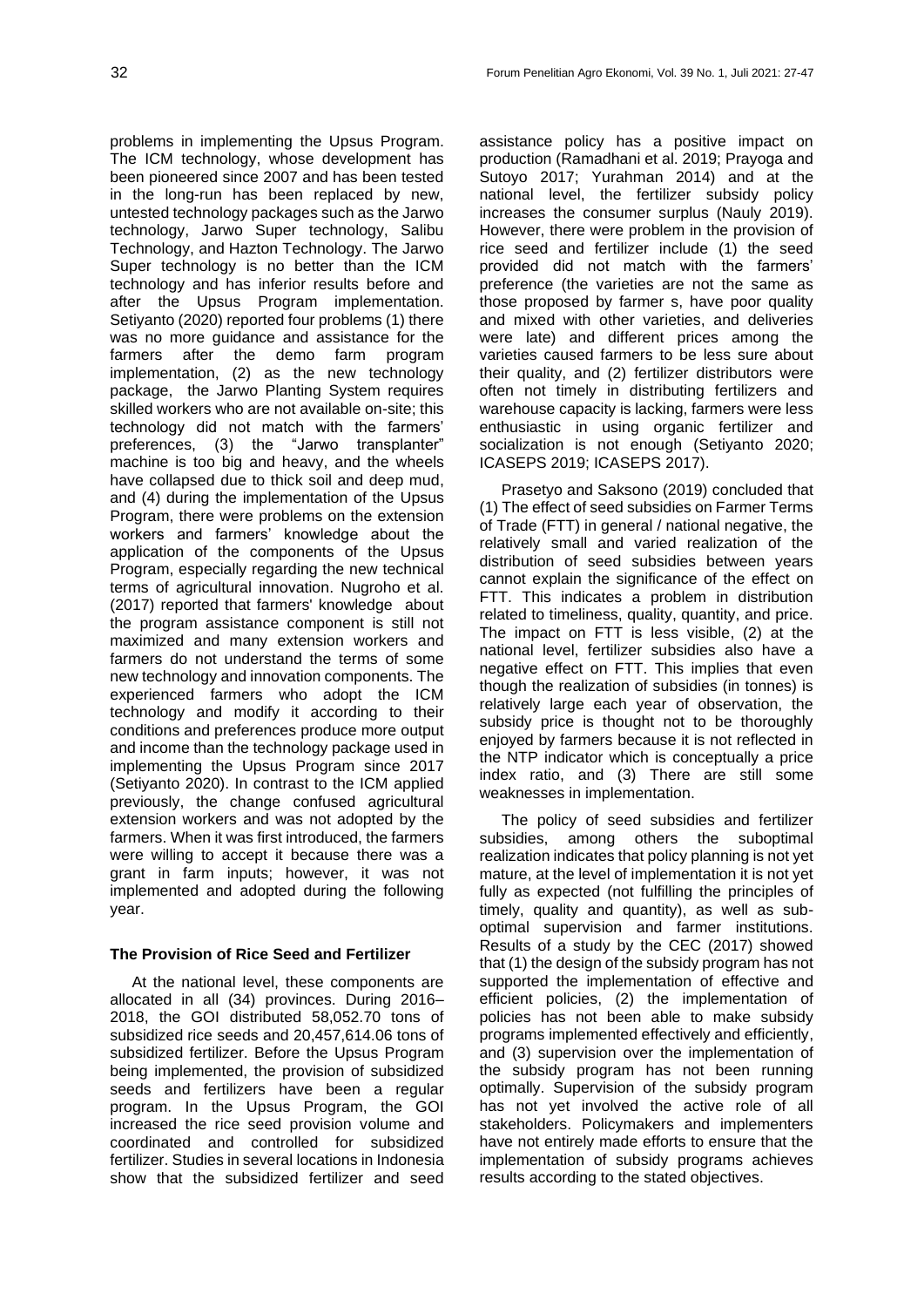### **Agricultural Equipment and Machinery Provision**

During 2016–2018, the GOI distributed 280,092.00 units of agricultural equipment and machinery for all provinces. In West Java, these components have been implemented in 27 districts, and it amounted to 26,693.00 units in 2016–2018. Based on DGAIF 2018 data, this component distributed only small numbers for some paddy field areas, but extensive and massive in all districts and provinces of the Upsus Program (DGIF 2019). A study showed that this component impacts increasing farmer production and income (Prayoga and Sutoyo 2017). However, commonly the study showed some problems. The common problems of this component are agricultural equipment and machinery that provided do not fit into local agroecosystem and other local characteristics i.e local community socio-cultural, availability of warehouse, workshop and spare parts, skilled operator, and existing providers (Setiyanto 2020; ICASEPS 2019; ICASEPS 2017).

Agriculture machine tool aid preferred in rice plants, especially in cultivating, planting and harvesting activities; the types of given tools were not the same for each group; Agriculture machine tools size did not adjust the condition of farmers' land (Darwis et al. 2020). A Study by Hantoro et al. (2020) concluded that (1) there are no significant differences in rice production and productivity after utilising of agricultural equipment and machinery in the lowland and highland area, (2) a significant difference in the use of assisted agricultural equipment and machinery was the increase in the rice planting index, which only occurred in upland areas, and (3) in general, the use of assisted agricultural equipment and machinery has a positively impacts rice production, productivity, and the rice planting index.

## **Pest Control and Climate Change Impact, as well as Agriculture Insurance**

Pest control and climate change impact implement in the form of FFS climate change, and this component has been implemented at 34 provinces covers 2,924,553.00 ha during 2016– 2018. The agricultural insurance program covers 2,304,160.11 ha at 16 provinces in Indonesia during 2016–2018. The component of pest and disease control and the impact of climate change is inadequate and ineffective, due to less attention from a government institution. There is limited the number of agricultural extension workers available and the training provided, new rice varieties that are more resistant to certain

pests and diseases are introduced into the seed assistance program, but the increase in the crop index from once to twice and from twice to thrice a year in 2016 resulted in a rapid increase in pests and diseases in 2017 (Setiyanto 2020). Mitigation costs incurred by the farmers and the government budget to cope with impacts have increased.

The agricultural subsidy policy is implemented to boost national food productivity. It is hoped that the subsidy policy will also reduce planting costs and protect farmers' planting businesses. In reality, the efficiency and effectiveness of implementing the programs contained in the subsidy policy still create various problems (CEC 2017). The rice farming insurance (*Asuransi Usaha Tani Padi* / AUTP) program impacts social change and good economic health in the community. This can be seen from a good change in the aspect of social attitudes and an increase in financial terms, namely an increase in income or income, the level of asset ownership and also the level of consumption expenditure (Irfan 2019). However, agricultural insurance has very little socialization and promotion, guidance and extension, and a one-time pilot project is considered not enough (Setiyanto 2020). The results of the study by Saleh et al. (2019) also show that the one problem on agricultural insurance component implementation is the socialization problem. The achievements of the rice insurance (AUTP) and Community Business Credit (*Kredit Usaha Rakyat* / KUR) programs have not been optimal and beneficiaries are still constrained in accessing the programs (CEC 2017).

The program's implementation has been successful but socialization is still lacking and complex application resolution (Saleh et al. 2019). The insurance company officers did not actively carry out an information campaign. They directly explained to the farmers, and the insurance claims process takes too long (three months) affecting the next season's rice planting (Setiyanto 2020). They only came to the District Agriculture Office together with the central and provincial governments team but left to agricultural extension workers to inform the farmers. The operationalization in the field was not well prepared and without enough socialization and understanding of the agriculture insurance as a critical component of the Upsus Program.

## **Guidance and Extension Services**

These components allocated for all provinces in Indonesia amounted to 57,514 persons per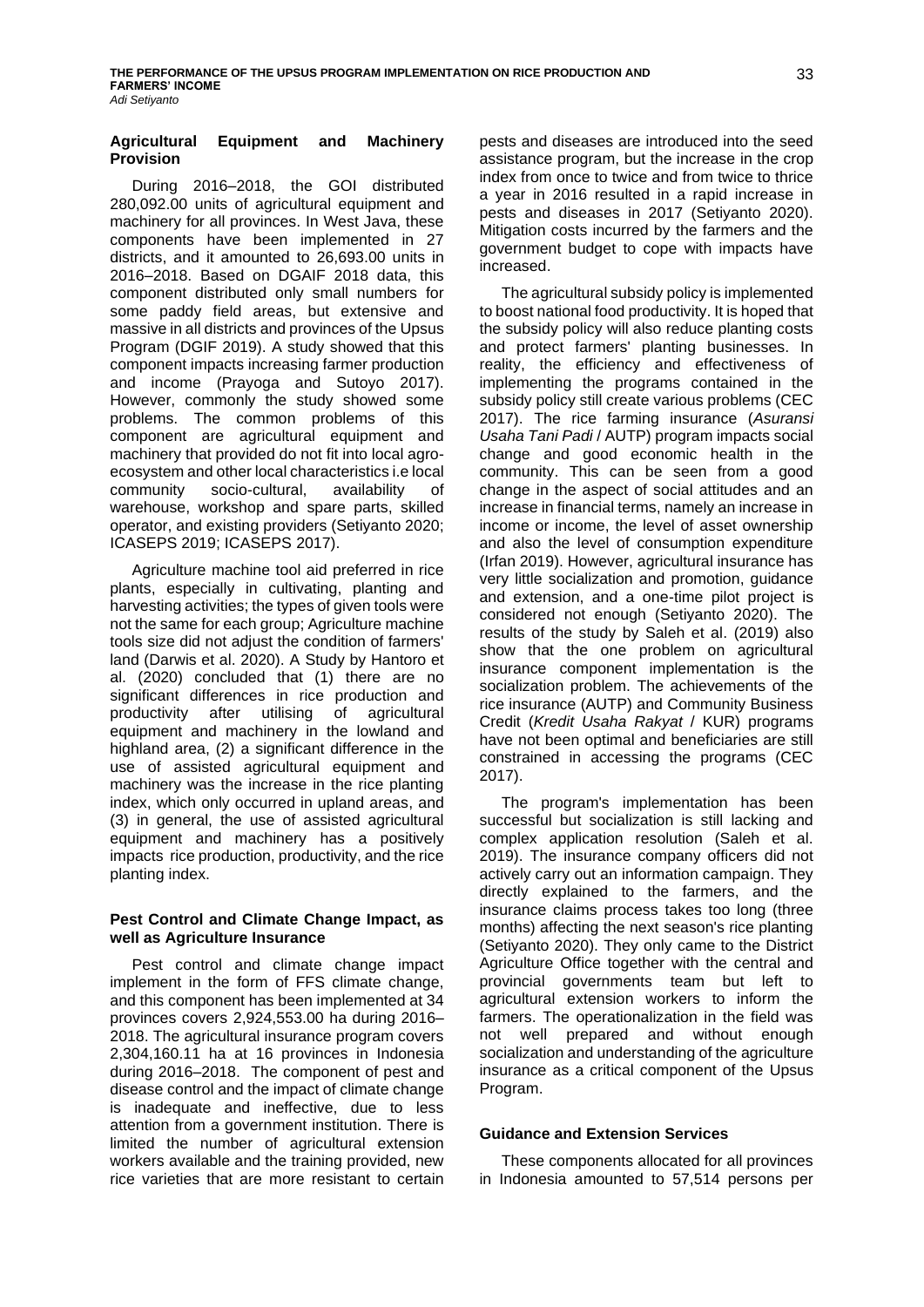year during 2016–2018 (DGAIF 2019; 2018; 2017). In this component of the program, in addition to involving agricultural extension agents who are already in their respective jobs, there was participation from elements of the Army, namely, the Bintara Pembina Desa (BABINSA). This cooperation is contained in the memorandum of understanding (MOU) between the Minister of Agriculture and the Kepala Staf Angkatan Darat (KASAD) or Indonesian Army Force (IAF) chief of staff No. 01 / MOU / RC.120 / M / 2015 concerning Realizing Food Sovereignty. Operating from the MOU, the MOA issued the Minister of Agriculture Regulation No. 14/2015 concerning Guidelines for Integrated Guidance and Assistance, Extension Workers, Students, and BABINSA within the framework of the Upsus Program (MoA 2015a). Based on the MOU, the IAF followed up by moving the entire regional military command starting from the Military Resort Command (MRC), the Military District Command (MDC) and the Military Sub District Command (MSDC) and all other territorial apparatuses to be directly involved in the success of the government program. The guideline states that to achieve sustainable self-sufficiency in rice, corn and soybean, the agricultural extension officers, students, and BABINSA are the main actors to implement technology. The extension agents, students, and BABINSA were driving factors for farmers. They can play an active role as communicators, facilitators, advisors, motivators, educators, organizers, and dynamists to carry out activities to increase rice, corn and soybean production. The involvement of students and universities in this program was only in 2016 (ICASEPS 2017; Setiyanto 2020).

The implementation of the Upsus Program has succeeded to improve rice production. Yet there were problems at the level of both farmers and extensions workers, an issue on time of preparation, starting of implementation, and the supervisors' motivation. Supervision is needed at the start of the planting season, and the supervisors' salary needs to be increased for improving their motivation (Sari and Sjah 2017). During the implementation of the Upsus Program, there were problems with the extension workers and farmers' knowledge about the application of the components of the Upsus Program, especially regarding the new technical terms of agricultural innovation. Many extension workers and farmers do not understand some new technology and innovation components, although providing subsidized seed, a balanced fertilizer and rehabilitation tertiary irrigation have been running well (Nugroho et al. 2017). Agricultural extension workers have successfully carried out their role as facilitators, educators and technical

experts and farmer participation in the Upsus Program is high, but there is no relationship between the role of agricultural extension agents and farmer participation in the Upsus Program (Firmansyah et al. 2016). There were technical, economic, and institutional problems in program implementation, program support and promotion, it has given less attention to the empowerment of farmers (Saptana et al. 2016). This means that agricultural extension agents have no role in increasing farmer participation in the Upsus Program. Research in in Banten Province by Pullaila et al. (2018) showed that the larger the farm size, the more training provided by the government extension office, and the more extended farming experience, the lesser the negative perception on the use of transplant and combine harvesters. Educational background (formal human capital formation), the number of family members (within-household labor endowment), and yield per hectare do not significantly affect farmers' negative perceptions. The government agricultural extension service plays a significant role in lessening farmers' negative perceptions of transplanters and combine harvesters and thereby facilitates agricultural mechanization to cope with the rapid rise in agricultural labor wages.

Based on the Regulation of the Minister of Agriculture No. 14/2015 (MoA 2015a), the difference in the tasks of agricultural extension workers, BABINSA and students are noticeable. The tasks do not overlap but are complementary. Likewise, the tiered working relations between agencies are clear. The important and necessary factor is that the two parties coordinate with each other to facilitate the implementation of the task. The presence of BABINSA in the food program serves as a motivator and encouragement for farmers and farmer groups and as a trigger for extension workers and agricultural officers in the field. The BABINSA is not to take on instructors duties but to ensure the synergy of steps and movements of their respective functions and roles to improve the dynamics of agricultural development in the rural areas (ICASEPS 2017). The weakness of this approach is that the Ministry of Home Affairs (MOHA) did not participate in the cooperation agreement (ICASEPS 2017; Setiyanto 2020). As a result, the Governors and Regents/Mayors are not entirely responsible for the success of this program in their areas. Meanwhile, due to regional autonomy, the agricultural extension workers and agricultural service officials are no longer under the central government's authority. The agricultural extension workers and staff of the agriculture office in the regions participating in the program get additional workload, but as in the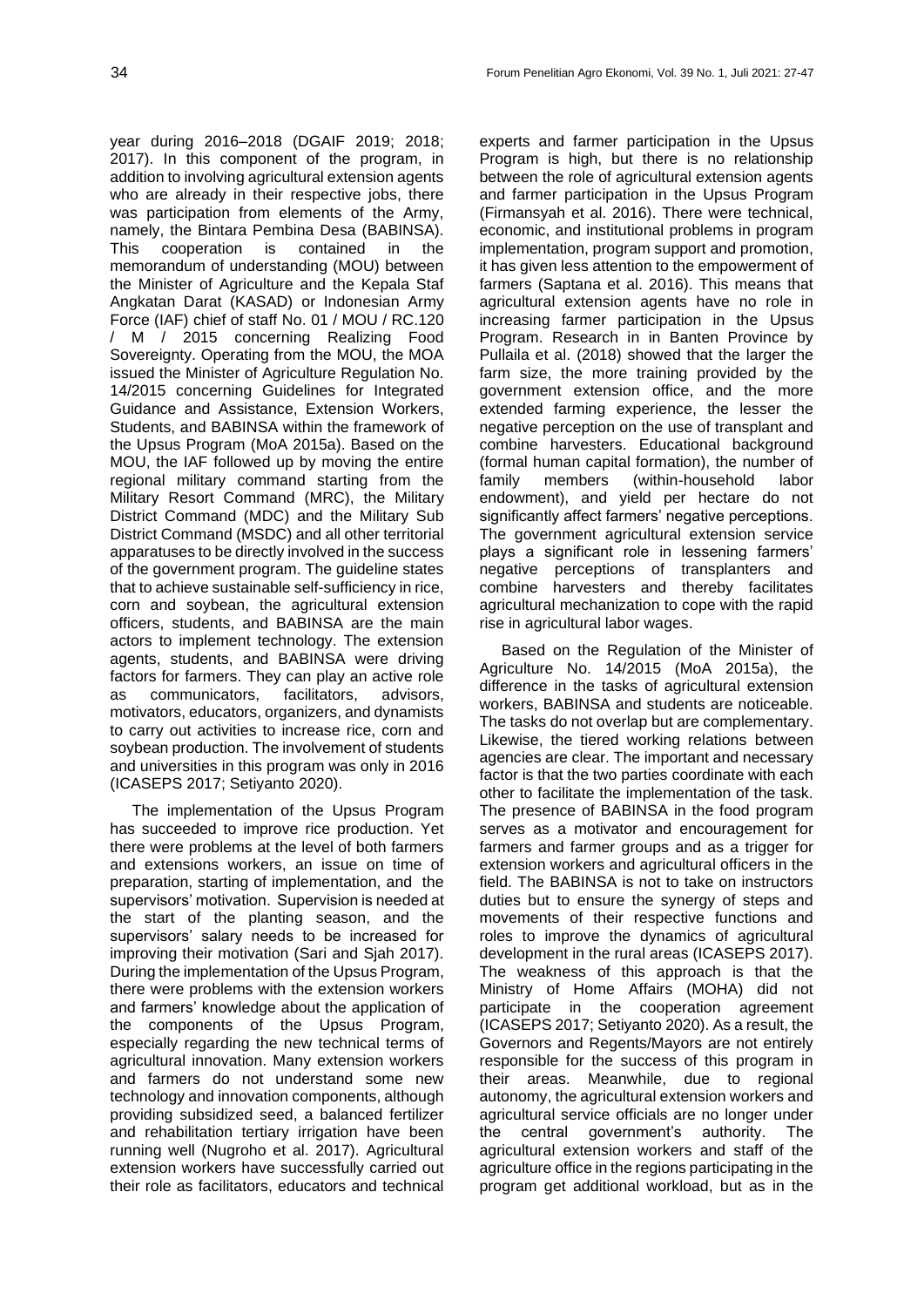central, the Governor and Regents/Mayor did not provide additional salary (Setiyanto 2020). Increasing salaries and improving and strengthening the organization's implementation of the Upsus Program needs to arrange.

The organization of the implementation of the Upsus Program needs to be arranged specifically to avoid having multiple positions and eliminate the presence of people who do not have the skills, capacity and ability to be in it (Setiyanto 2020). The organizational structure must be filled with competent human resources in their fields and focused on the commodities developed. The organizational structure must be directed to accommodate the coordination, synchronization and integration of planning, implementation, evaluation and monitoring from various central and regional agencies namely the Ministry of Home Affairs, the Ministry of Public Works, the Ministry of Development Planning, the Ministry of Industry and Trade, and the Governor and Regent / city. The improved organizational structure must be able to carry out tasks consistent with the plans that have been prepared and the targets set to be achieved. Should strengthen the system extensions by providing more extension workers with adequate knowledge and skills according to areas where they are most needed. Both central and local governments should constantly offer technical assistance to encourage farmers to improve their farm productivity. Such support should be provided (1) in terms of improved farmers' knowledge through trainings, extension services, greater access to tenable credit programs, and an efficient marketing system, and (2) in terms of innovations and new invention, specific location technologies are more appropriate and more efficient through various means such as demo farms, field laboratories, superior seeds, and more suitable agricultural equipment and machinery.

## **THE UPSUS PROGRAM PERFORMANCE ON TARGET ACHIEVEMENT**

The Upsus Program is expected to increase rice production by increasing both the harvested area and productivity. All strategies are meant to increase the planting activities, harvested areas and productivity by providing favourable conditions for paddy growing and input use efficiency. As stipulated in the Minister of Agriculture Regulation No. 03/2015, there were two performance indicators of the Upsus Program implementation on rice. First is an increase in rice planting area or cropping index

(CI) of at least 0.5 times per year. The second is an increase in rice productivity of at least 0.30 tons/ha of Gabah Kering Panen (GKP) or harvest dry quality of paddy (equal to 0.25 tons/ha of Gabah Kering Giling (GKG) or rice mill dry quality of paddy). Concerning to the facts that the 10 components of the Upsus Program can be grouped into four aspects, namely: (1) the increasing planting area has two components, namely, (i) irrigation network development and (ii) land optimization; (2) aspect of increasing productivity through the application of technology with three components, namely, (i) development of the system of rice intensification (SRI), (ii) massive implementation of the integrated crop management (ICM), and (iii) control of plant pests and diseases and the effects of climate change; (3) aspect of providing production facilities and infrastructure with three components, namely, (i) providing seed assistance, (ii) providing fertilizer assistance, and (iii) providing agricultural machinery assistance; and (4) the aspect of providing farm support with two components, namely, (i) development of agricultural insurance and (ii) guidance and assistance, then the production increase is to be achieved through an increase in planting area (the first aspect) to reach the target of rice harvested area, and increased productivity through the application of technology (the second aspect). These two aspects set the performance indicators to measure the level of success in program implementation. Supporting aspects are providing production facilities and infrastructure (third aspect) and farm support (fourth aspect).

## **Rice Cropping Intensity and Productivity Target Achievement**

The results of the analysis using the increase in rice cropping intensity (CI) by 0.5 as a measure of performance indicator show that in 2016– 2018, the rice CI in the study area in West Java (Setiyanto, 2020), some Province (ICASEPS 2019) and at the national level (Setiyanto and Pabuayon 2020) never reached the target Copping intensity at the national level reached 56% of the target, while West Java achieved only 16% of the target Indramayu only reached 4% of the target in the study area, whereas Karawang and Subang performed better by attaining about 16% and 32% of the target, respectively (Setiyanto 2020 and Setiyanto and Pabuayon 2020). The result shows that the Upsus Program did not succeed in achieving the target of CI increase. Considering the changes from 2015 to 2018, rice CI showed only a slight increase. This shows that the level of CI, which is already above 2 in the study area and West Java, has reached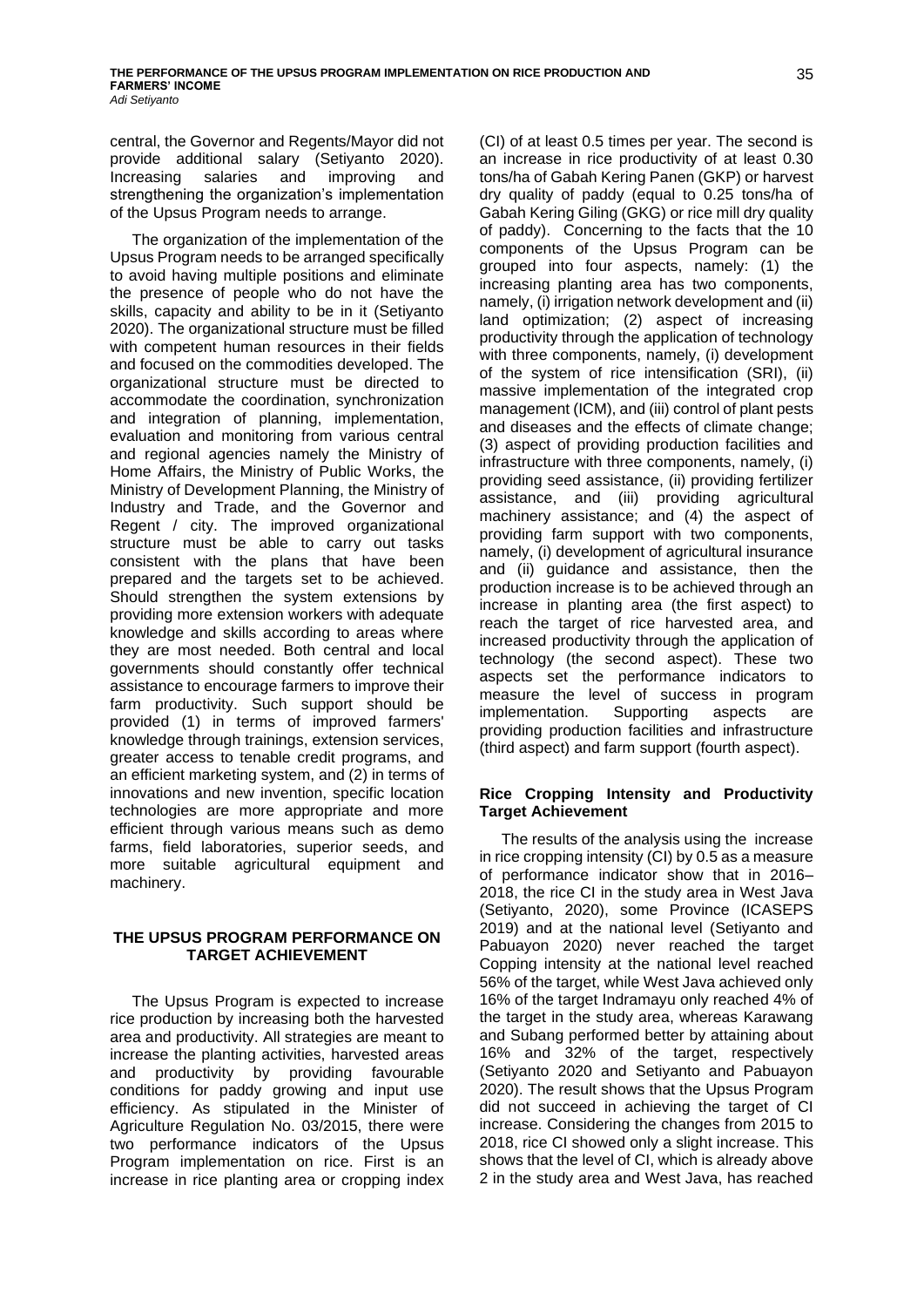the maximum level. At the national level, where the average rice planting intensity is less than 2, there is still an increase.

The performance indicator of productivity improvement, where the target is to increase productivity by 0.25 tons/ha of GKG, did not achieve the target (Setiyanto 2020; ICASEPS 2019; Setiyanto and Pabuayon 2020). The productivity of paddy in 2016, 2017 and 2018 was stagnant and showed a tendency to decline. When compared to that of 2015, the productivity in 2018 showed a far more significant decline. Aside from not achieving the target increase, productivity has been stagnant and showed a tendency to level off or a continuous decline in the study sites in West Java and at the national level. At the same time, the Upsus Program was being implemented.

### **Trend of Harvest Area Development, Productivity and Production: Component Allocation and Other Influential Factors during the Upsus Program Implementation**

Based on national statistical data (CADIS 2020; 2019; 2018; CBS, 2021; 2020; 2019; 2018; 2018a; 2016; 2015; Prasetyo et al. 2020; Prasetyo et al. 2020a) in the period of 2014– 2018, rice harvested area increased by average 3.79% per year, productivity decreased by average -0.22% per year and production increased 3.56% per year. Compared to 2010– 2014, the harvested area increased by 0.99% per year, productivity increased by 0.59% per year and production increased by average of 1.55% per year. This is mean that although rice harvested area and production growth during the Upsus Program implementation higher than the 2010–2014 period, Upsus Program implementation was failed to increase productivity. In the case of West Java, Setiyanto (2020) noted that (1) in 2010–2014, average paddy production in West Java declined by about 0.11% per year, with an annual growth rate in the harvested area of -0.65% per year and productivity of 0.54% per year. The harvested area of paddy declined and productivity tended to be stagnant, (2) during Upsus Program implementation (2014–2018), average paddy production in West Java increased by about 1.90% per year, with an annual growth rate in the harvested area of 1.93% per year and productivity of 0.07% per year. Harvested area of paddy increased and its productivity started to level off, (3) the data show that the productivity growth rate was slower than the harvested area. The increase in rice production, therefore, was determined by the rise in area than productivity. This phenomenon indicates that rice technology

adoption at the farm level has been developing well enough and has experienced saturation and requires innovations to increase rice productivity, (4) In the last decade, the area of rice harvested in West Java reached its lowest level in 2015 and increased again in 2016, and continued until 2018. This means that during the Upsus Program's implementation, the average growth in the harvested area of rice in West Java increased again after experiencing declining growth in the period five years before. However, the average rice productivity growth during the Upsus Program was lower than the average growth of the previous five years. This shows that the Upsus Program has encouraged an increase in rice harvested area but did not increase rice productivity in West Java. Even though it offers a lower negative growth value, decreasing productivity during the implementation of the Upsus Program that occurred in West Java shows the same thing as happened in the national situation.

As a consequence, the contribution of West Java to national paddy harvested area and production to the national production has declined by about 1.67% per year and 1.68% per year in 2010–2014, respectively, and this condition continued in the next period. During 2014–2018, West Java's contribution to the national harvested area and rice production was about 13.55% and 15.51% per year, respectively. However, such contributions declined by an average of 1.85 % and 2.07% per year, respectively (Setiyanto 2020; CADIS; 2020; 2019; 2018; 2017; DGFC 2019; WJOAFC 2019). The data show that during the implementation of the Upsus Program, the contribution of West Java to the national harvested area and production declined. Such increase was contributed by the other provinces rather than by West Java. The development of the harvested area, productivity and rice production in West Java are very likely to have a close relationship with changes that occur during the implementation of the Upsus Program.

ICASEPS (2019; 2017) showed that since the middle of 2016, there had been a change in the program's focus. It has become more focused on increasing the rice planting area. Stopped the participation of tertiary institutions (university) and students in providing technical assistance to increase productivity at the end of 2016. The SRI development component and the ICM massive movement were ended in 2016 and replaced by other technology packages that were relatively new and these were introduced in early 2017. Likewise, the focus was to increase the rice cropping index from once to twice and twice to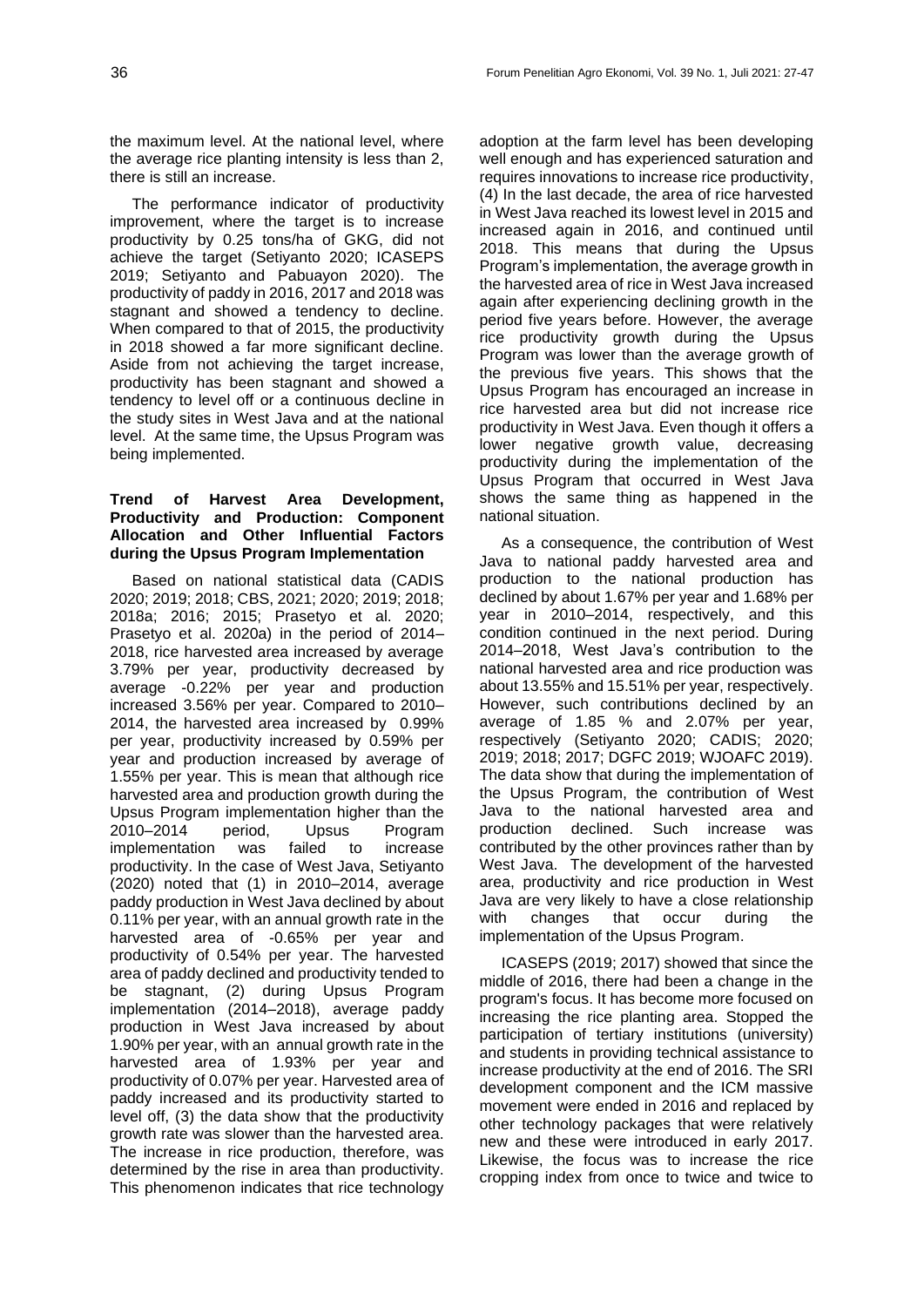three times a year. This meant increasing the risk of pests and diseases of rice plants. Statistical data (CADIS 2018; 2017; 2016) show that national rice planting which was attacked by pests and diseases, increased by 15.77% in 2016, and 16.50% in 2017 compared to 2015. In West Java Province, the rice planting area was attacked by pests and diseases increased by 15.92% in 2016 and 31.33% in 2017 compared to 2015.

ICASEPS (2017) which conducted a national study, identified five main problems in increasing rice production, namely (1) damaged irrigation of around 3 million ha, could potentially result in rice production loss of around 4.5 million tons, (2) the farmer's delivery of fertilizers often experiences a delay of about 1–2 weeks and potentially causes loss of rice production of around 3.0 million tons, (3) the number of agricultural extension workers is decreasing, leading to a loss of rice production of 3.0 million tons, (4) the use of seeds whose quality is not good and certified causes loss of rice productivity potential of 1.0 ton/ha, meaning that potentially from 6.0 million hectares of paddy fields can lose potential rice production of about 6.0 million tons, and (5) limited supply and use of machinery can cause pre-harvest and harvest losses of around 3.5 million tons. The study noted that despite successfully implementing the repair of damaged irrigation networks and procurement of agricultural equipment and machinery, other aspects were problematic.

The results of studies on the magnitude of the level of loss of rice production due to pests and diseases of rice planting areas were not available yet Based on the statistical data (CADIS 2019; 2018; 2017; 2016; DGFC 2018; 2017; 2016), it is estimated that pest and rice disease attacks have the potential impact of a decline in West Java rice production of around 176 thousand tons in 2016 and nearly 211 thousand tons of paddy rice in 2017 compared to the previous year. At the national level, it is estimated that there has been a potential loss of rice production of around 1.31 million tons in 2016 and nearly 1.4 million tons in 2017. Setiyanto (2020) noted that it could be estimated that if the problem of increasing pest and disease attacks did not occur, harvested area, productivity and production of rice at the national level would be more significant. Likewise, the growth rate of the harvested area, productivity and production of the rice can be expected to increase even more remarkable. The information described above can be considered the cause of the low rice harvest and productivity growth rate in West Java after implementing the Upsus Program.

Research by Ahmadi and Rusmawan (2017) shows that the Upsus Program impacts on increasing planting area and harvest area significantly but has no significant effect on increasing rice production. Ismaya et al. (2017) found that the decline in production yields in one area of Majalengka District resulted from an attack by blast plant diseases. The Upsus Program impacts on increasing the planted area and harvested area and rice production on the island of Belitung, both in East Belitung Regency and Belitung Regency. The most significant impact was an increase in harvested area by 14.63% in East Belitung Regency and 59.47% in Belitung Regency. However, the increase in the harvested area has not been accompanied by a significant increase in production. The use of blast bacterial resistant varieties, rotating varieties and planting more than one variety in a stretch, balanced fertilization according to recommendations and followed by integrated control of plant disturbing organisms (OPT) is a solution to increase rice production. The research results provide the same information by Maulana et al. (2018) showing that the implementation of the Upsus Program for corn and soybean rice in Aceh Besar District did not result in an increase in rice production, in fact there was a decrease in rice production to 230,985 tons in 2015 and 199,248 tons in 2016 compared to before the implementation of Upsus 264,190 tons in 2014 and 243,734 tons in 2013. This research shows that rice production in Aceh Besar District before the Upsus Program experienced a decrease of 8.39% in 2014 and 12.57% in 2015 compared to the previous year, and in 2016 during the Upsus Program, rice production experienced an even more significant decline, namely 13.74% compared to before the program.

During 2010–2018, after experiencing the lowest level in 2015, the paddy harvested area increased in 2016, and Subang district reached the highest level in 2017–2018. In the last five years (2014–2018) or during the implementation of the Upsus Program, the harvested area, productivity, and production of rice showed an increase by an average of 3.42%, 1.76%, and 1.11% per year, respectively (DGFC 2019; WJOAFC 2019; Setiyanto 2020). Subang district is the centre of the national seed industry and has a better advantage in improving irrigation networks. In 2016–2018, the total area of rehabilitated tertiary irrigation networks in Subang reached 53.30 thousand ha, greater than Karawang and Indramayu districts, each reaching 25.00 thousand ha and 50.00 thousand ha, respectively (Setiyanto 2020). In the equipment and agricultural machinery component, before implemented the Upsus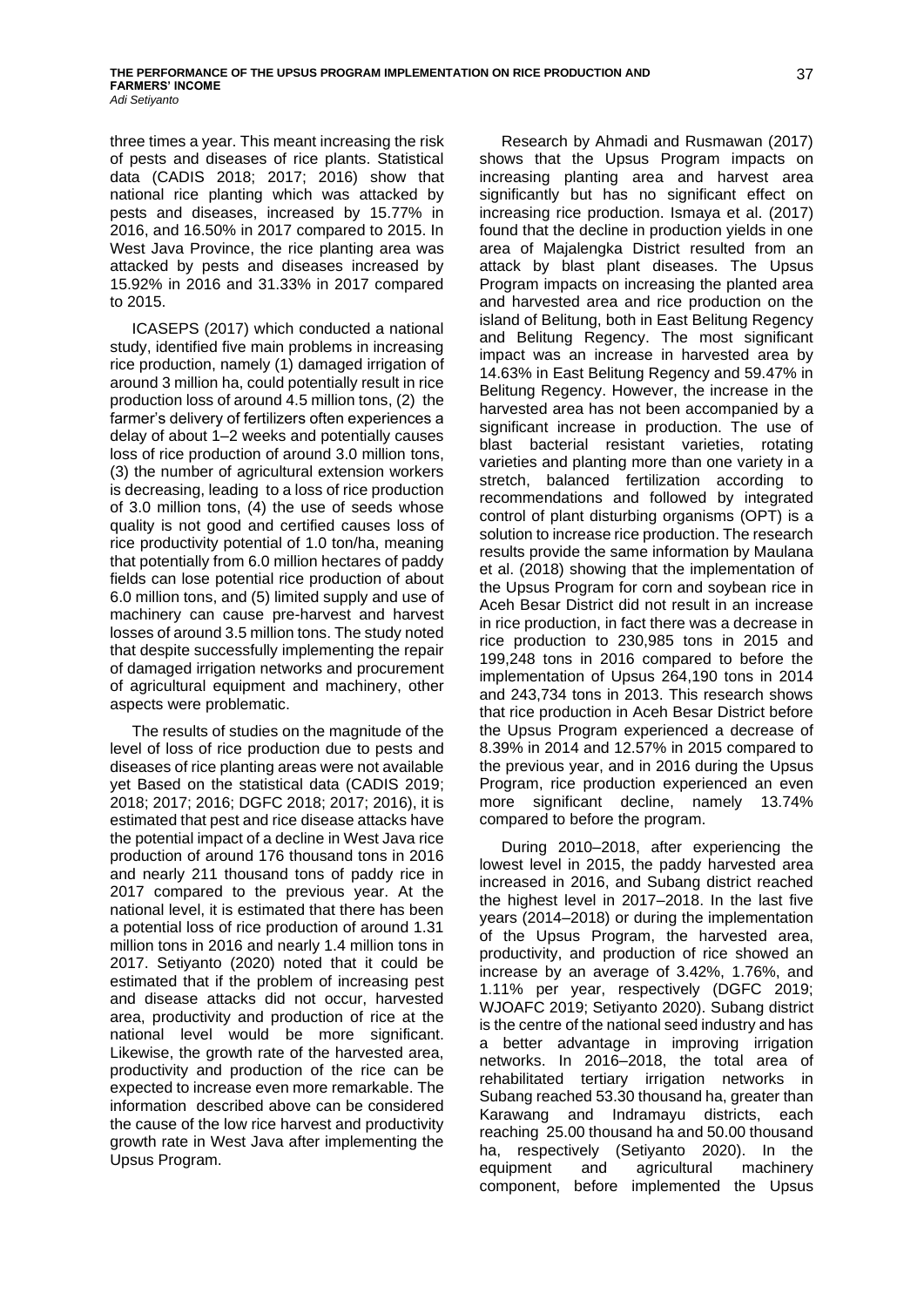Program, Subang was the center of the seed industry and had better conditions than Karawang and Indramayu. The implementation of the Upsus Program further enhanced this condition.

Setiyanto (2020) calculated that in 2016– 2018, Subang received an allocation of 691 tractors, 286 units of water pumps, 63 units of rice transplanters, 37 units of rice harvester, 73 units of small-scale organic fertilizer processing and 428 units of other equipment and machinery including drying machines, power threshers, sprayers and rice milling units. In the same period, the total subsidized fertilizer assistance reached 143.41 thousand tons of Urea, 40.53 thousand tons of SP36, 1.12 thousand tons of ZA, and 96.25 thousand tons of NPK, 13.84 thousand tons of organic fertilizer. Total subsidized seed aid reached 399.75 tons. Improving irrigation networks during the Upsus Program has positively impacted the Subang region's planting area, harvested area and rice productivity. As a district that produces quality and certified rice seeds, the delay in procuring rice seeds has relatively no effect on this district. The rice seed independent village program carried out before implementing the Upsus Program had a positive impact on seed procurement activities during the Upsus Program. During 2006–2018, the harvested area, productivity, and rice production in the Subang district increased by an average of 1.52%, 0.98% and 1.65% per year, respectively. During this period, the contribution of paddy production of Subang district to West Java Province and national rice showed output declined by an average of 0.63% and 1.63% per year, respectively.

Based on West Java provincial statistical (DGFC 2019; WJOAFC 2019), the harvested paddy area in Karawang district 2006–2018 shows a declining trend. In 2006-2010, its paddy harvested area increased by an average of 1.32% per year. However, it was only 0.23% per year in 2010–2014 and decreased to 0.05% in 2014–2018. In the period 2006–2018, the paddy harvested area increased by an average of 0.50% per year. Its productivity of paddy increased by an average of 2.24% per year in 2006–2010, 0.03% per year in 2010–2014, 0.19% per year in 2014–2018, and 0.82% per year in 2006–2018. During the implementation of the Upsus Program, Karawang was one of the districts that resisted adding targets to increase the area of rice planting provided by the central and provincial governments (Setiyanto 2020). This resistance was based on the consideration that Karawang has more than two rice planting indexes, avoids the risk of pests and plant diseases, and has increasingly limited paddy fields due to the high rate of land conversion.

Setiyanto (2020) calculated that in implementing the 2016–2018 Upsus Program, Karawang obtained a tertiary irrigation network rehabilitation allocation for an area of 25.00 thousand ha. Its subsidized seed allocation reached 189.50 tons, with subsidized fertilizer aid allocation reaching 127.47 thousand tons of Urea, 36.07 thousand tons of SP36, 999.78 tons of ZA, 85.55 thousand tons of NPK, and 12.30 thousand tons of organic fertilizer. Allocation of agricultural machinery and equipment assistance in Karawang was 182 units of tractors, 269 units of water pumps, 91 units of rice trans-planters, 20 units of a harvester, 4 units of rice milling units, and 474 units of other equipment, including dryers, power threshers, sprayers and smallscale organic fertilizer processing units. In contrast to the Subang district, which shows unstable growth rates, paddy production growth in Karawang district has consistently increased by an average of 0.70% per year in 2006–2010, 1.56% per year in 2010–2014, and 3.95% in 2014–2018. During 2006–2018, rice production in the Karawang district increased by an average of 2.07% per year. In the same period, its contribution of paddy production to West Java Provinces and national production showed an average decline of 0.29% per year and 1.44% per year.

Paddy harvested area in Indramayu increased by 5.68% per year in 2006–2010, 1.74% per year in 2010–2014, 0.06% per year in 2014–2018, 2.49% per year in 2006-2018. In the same period, its paddy productivity increased by an average of 1.84% per year, 1.73% per year, 1.44% per year and 1.67% per year, respectively. In contrast to Karawang, which tends to reject efforts to increase rice planting area, the low increase of rice harvested area in Indramayu district in 2014– 2018 was due to floods and drought in 2017. Indramayu Regency has more non-irrigated rice fields, and has a topographic area of rice fields very close to the coastal area. High rainfall in early 2017 and low rainfall towards the end of 2017 caused the area of rice plants affected by floods and drought to increase by 9.78% in 2017 compared to 2016. This caused the rice harvest area in the Indramayu district to decrease from 235.94 thousand ha in 2016 to 230.49 ha in 2017 (Setiyanto 2020).

Paddy production in the Indramayu district increased by 7.68% per year in 2006–2010, 0.14% per year in 2010–2014, 3.97% per year in 2014–2018, and 3.93% per year in 2006–2018 (DGFC 2019; WJOAFC 2019). In contrast to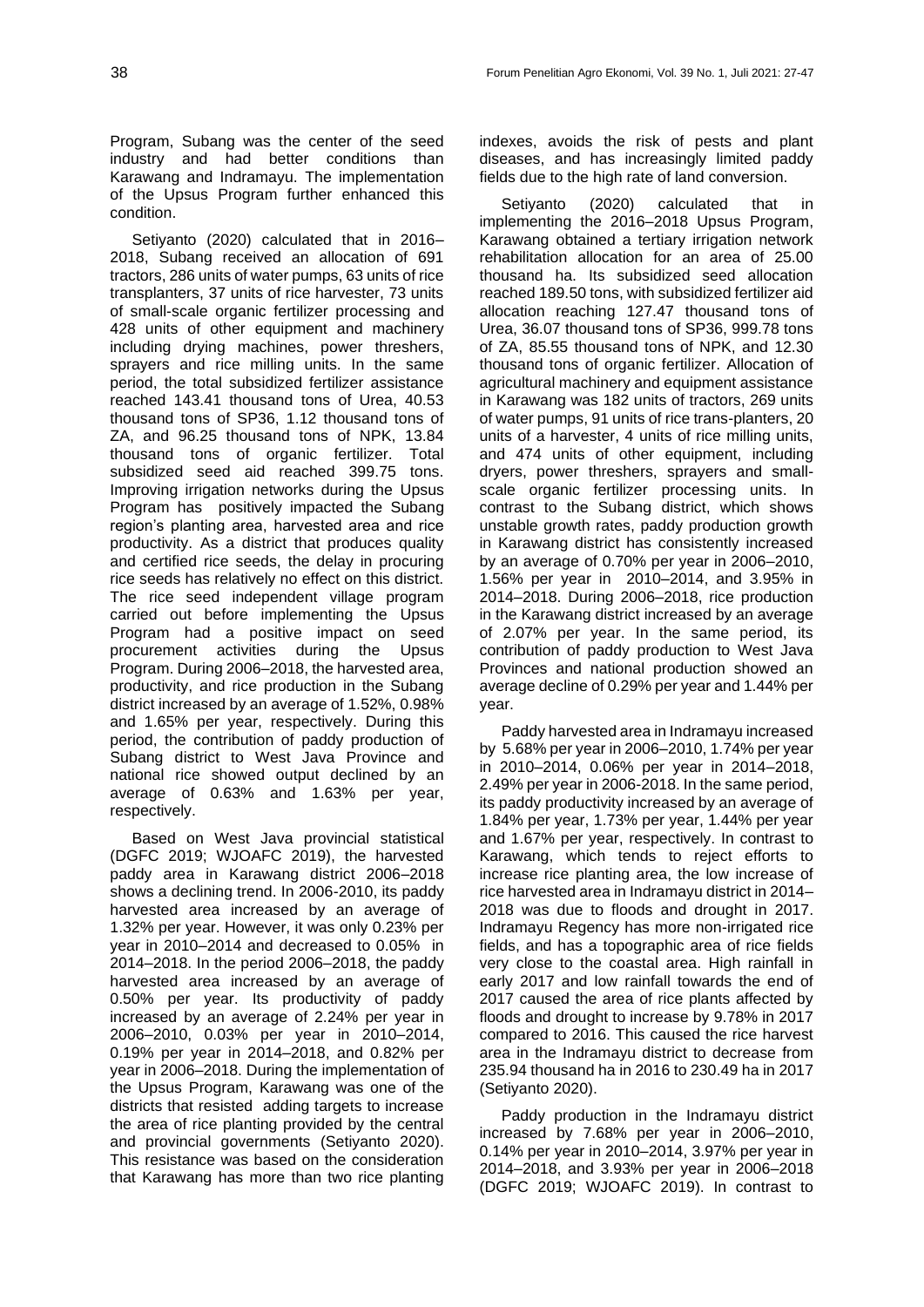Subang and Karawang districts, which showed a decrease in contributions, the contribution of Indramayu district to West Java and national rice production showed an increase by an average of 1.24% per year and 0.30% per year, respectively, in 2006–2018. However, its increased contribution to the national level happened in 2006–2010. From 2010 to 2014 and 2014 to 2018, contribution in paddy production declined by an average of 1.41% per year and 0.08% per year, respectively. In 2016–2018, rehabilitation of tertiary irrigation networks in Indramayu reached an area of 50.00 thousand ha, and subsidized seed assistance was 455.52 tons. In that period, subsidized fertilizer assistance reached 202.56 thousand tons of Urea, 57.25 thousand tons of SP36, 1.59 thousand tons of ZA, 135.95 thousand tons NPK, and 19.55 thousand tons of organic fertilizer. Agricultural equipment and machinery assistance were 788 units of tractors, 308 units of water pumps, 91 units of rice transplanters, 54 units of harvesters, 77 units of small-scale organic fertilizer processing and 658 units of equipment and other agricultural machinery including rice milling units, drying machines, power threshers, and sprayers (Setiyanto 2020). Indramayu received a greater allocation of aid compared to Subang and Karawang. Indramayu has more extensive rice fields. However, agricultural mechanization in Indramayu is relatively behind when compared to Subang and Karawang. Therefore, Indramayu received a greater allocation of aid compared to Subang and Karawang. Data on harvested area, productivity and rice production in the Subang, Karawang, Indramayu and other districts mentioned above show different responses and results during the implementation of the Upsus Program. This gives importance to the consideration of site characteristics in the planning and implementation of the Upsus Program.

## **Lessons for Future Upsus Program Planning and Implementation**

Since more focused on increasing rice planting area, Upsus Program has encouraged an increase in rice harvested area but did not encourage growth in rice productivity. The increase in planting intensity from 2 times to 3 times caused pest and disease attacks in many areas. Even though the cultivated area successfully increased, the harvested area and productivity eventually declined. As a consequence, increased production cannot be achieved. In other words, the areas that have had a planting intensity of 2 times a year are maintained and the areas that have less than 2 times a year should be increased. In implementing the upcoming Upsus Program, there should be a greater focus on increasing productivity through improvement in rice farming technology application and reducing yield loss during harvest and post-harvest handling. Increasing agricultural mechanization and regional characterization are essential considerations.

Planning and implementation of the subsequent Upsus Program implementation should be covers seven site or regional characteristics, i.e (Setiyanto 2020) (1) areas of potential for increased crop intensities of high, medium, low and which have no potential for improvement, (2) areas with high, medium, low productivity potential and no potential for increased productivity, (3) areas that have high, medium and low yield losses, (4) areas which only need additional agricultural equipment and machinery only for pre-harvest and types, (5) areas that only need additional post-harvest agricultural equipment and machinery and types; areas that need both, (6) areas that received assistance for which agricultural equipment and machinery were not suitable and were not used in the past years but could be modified, the same areas of agricultural equipment and machinery were not suitable and could not be modified so they had to be moved, (7) the area where the agriculture is damaged does not make repairs because there are no plots and spare parts, (8) areas that require additional infrastructure and supporting facilities in the form of input kiosks, spare parts, workshops, warehousing, drying floors, agricultural extension workers and capacity building for farmers, agricultural extension operators, operators of agricultural equipment and machinery and farmer groups, farmer associations and providers of agricultural equipment and machinery, (9) summarizes the characteristics of the first to fifth regions to find areas that focus only on increasing planted area, focus only on increasing productivity, focus on reducing yield loss, focus on improving yield quality and areas in combination, and (10) further dividing the region with a focus on orientation to meet the needs of the domestic market and areas that focus on meeting the development of rice exports in the future. Then a detailed design of the Upsus Program implementation planning is produced with a focus and target of activities in accordance with regional characteristics, should implement preferences of farmers, and technological technology package at the district level as a basis for the preparation of provincial and national level plans. Related to the areas where agricultural equipment and machinery assistance could not utilize because it does not fit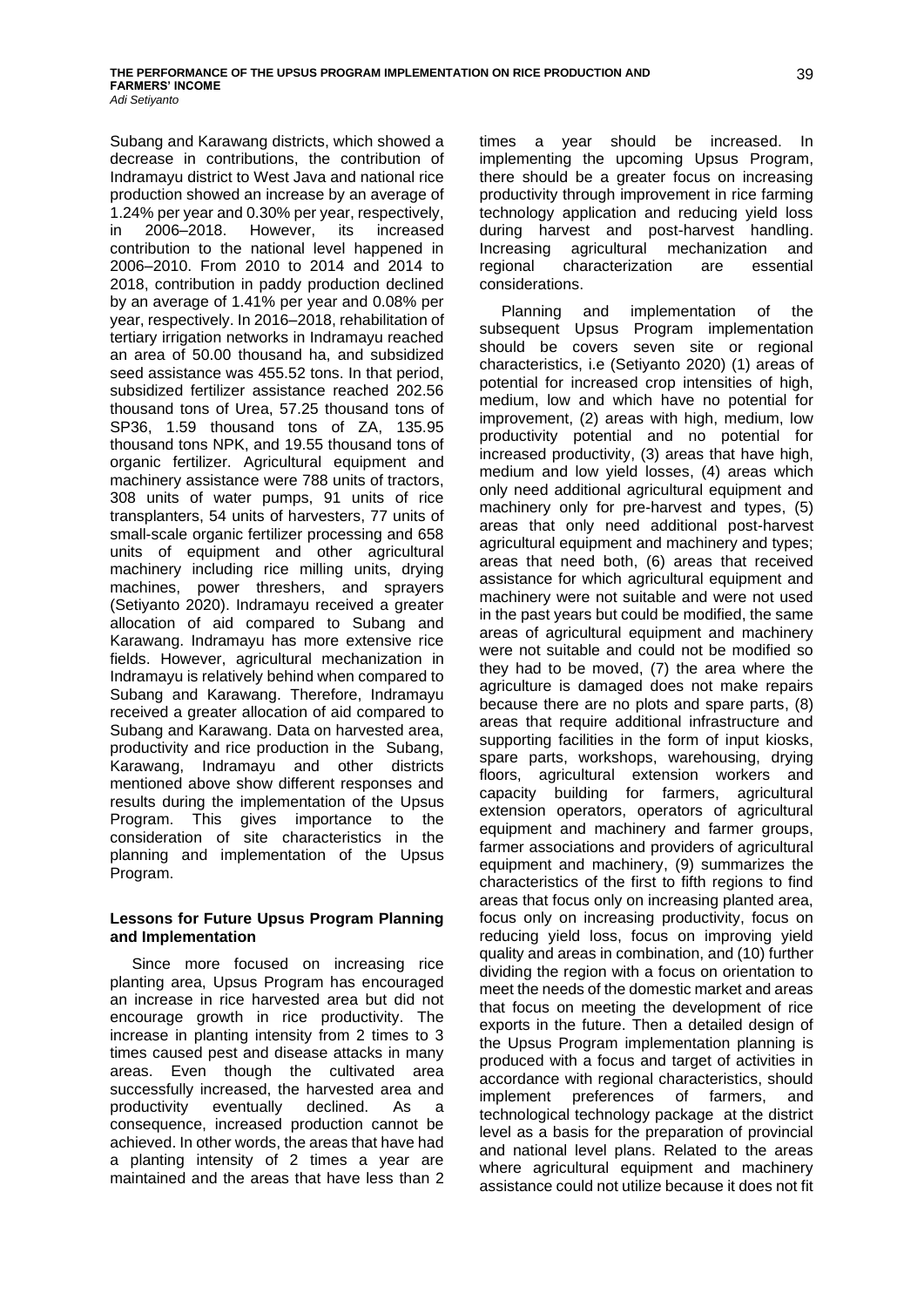the characteristics of the location and cannot be modified, it must be withdrawn and moved to another suitable location. This transfer can occur between districts and even across provinces. Therefore coordination, synchronization and integration of planning across districts, regions and national levels were necessary. Agricultural equipment and machinery replacement is required in accordance with the location characteristics and farmers' preferences in the area where the equipment and machinery are moved.

# **THE PERFORMANCE ON FARMERS' INPUTS USE, YIELD, AND INCOME**

In the Upsus Program approach, the government provides a complete technological package (irrigation, equipment and machinery, seeds, fertilizers, pesticides and agricultural management, improved techniques) and guidance to farmers through extension agents and program implementation assistants. Farmers can learn how to use new production technologies and how much inputs should be used in order to achieve optimal results. They can adopt better farm management techniques improve their technical skills, and allocate inputs properly bringing about higher yields and more efficient cost structures. This is mean that the Upsus Program is expected to increase rice production by increasing both the harvested area and productivity. All strategies are meant to increase the planting activities, harvested areas and productivity by providing the favorable conditions for paddy growing and input use efficiency. These are expected to improve cost efficiency and farmers' income.

## **Farmers' Inputs Use**

In the case Subang, Karawang and Indramayu districts, except tractor and machine, the seed, chemical fertilizer, organic fertilizer, labor and pesticide after the Upsus Program was lower than before (Setiyanto 2020). Tractor and machine use was higher by 2.53 machine days after the Upsus Program than before the program. The use of the seed, chemical fertilizer, organic fertilizer, labor and pesticide was lower by about 1.11 kg/ha, 40.56 kg/ha, 143.53 kg/ha, 0.53 man-day/ha, and 1.97 kg/ha, respectively, than before the Upsus Program. Irrigation cost after the Upsus Program was lower by about IDR 0.23 million per ha than before the program. Seed prices show a decrease from IDR 10,304.74 per kg before the Upsus Program to IDR 8,809.58 per

kg after the program. Nevertheless, actual use only averaged 22.52 kg per ha, which is lower than the recommendation of 25 kg per ha. A study by Saridewi (2018) in Garut District showed that in 2016 the use of seeds before the program was 36.48 kg/ha, more significant than the subsidized seeds of 25 kg/ha. Setiyanto (2020) stated that many farmers reported that delivery of the seed is often late, the varieties are not the same as those proposed by farmers, and are also not pure but mixed with other varieties.

In Subang, Karawang and Indramayu districts, the farmer chemical fertilizer is much higher than the recommendation but much lower for organic fertilizer (Setiyanto 2020). The farmers used an average of 636.10 kg per ha of chemical fertilizers before the Upsus Program but it was lower at 595.55 after the program, although still above the recommendation of 400 kg per ha. At Garut district, Saridewi (2018) found that in 2016, the use of urea and NPK fertilizers before the program was more significant than after the program. Before the program, the urea fertilizer used by farmers was 148 kg/ha, while the NPK fertilizer was 337 kg/ha. Setiyanto (2020) noted that the Upsus Program implementation effected in increasing price input and labor wages in Subang, Karawang and Indramayu districts. The average price of chemical fertilizers at the farm level is IDR 4,322.72 per kg before the Upsus Program and lower at IDR 4,014.42 after the program. The use of organic fertilizer decreased from an average of 503.46 kg per ha before the Upsus Program to only 359.93 kg per ha, which is below the recommendation of 1 ton per ha. This could be due to an increase of price from IDR 957.85 per kg before the Upsus Program to IDR 1,129.65 per kg.

In the case of Subang, Karawang and Indramayu districts, the use of pesticides was decreased. Setiyanto (2020) found that pesticide use decreased from 5.27 kg per to 3.57 kg per ha after the program. Meanwhile, the average pesticide price increased from around IDR 0.31 million per kg before the Upsus Program to IDR 0.34 million per kg after the program. The decrease in used pesticides was due to the reduced use of herbicides. The sufficient volume of water brought about by the irrigation networks' inundated paddy fields suppressed the growth of weeds, thereby reducing the use of pre-planting post-planting herbicides. Farmer also takes action to prevent the risk of pests and diseases from villages or other areas. As a result of differences in planting and harvest time, pests and diseases can migrate or be carried away by the wind and attack their rice crop. The use of insecticides and other pesticides increased by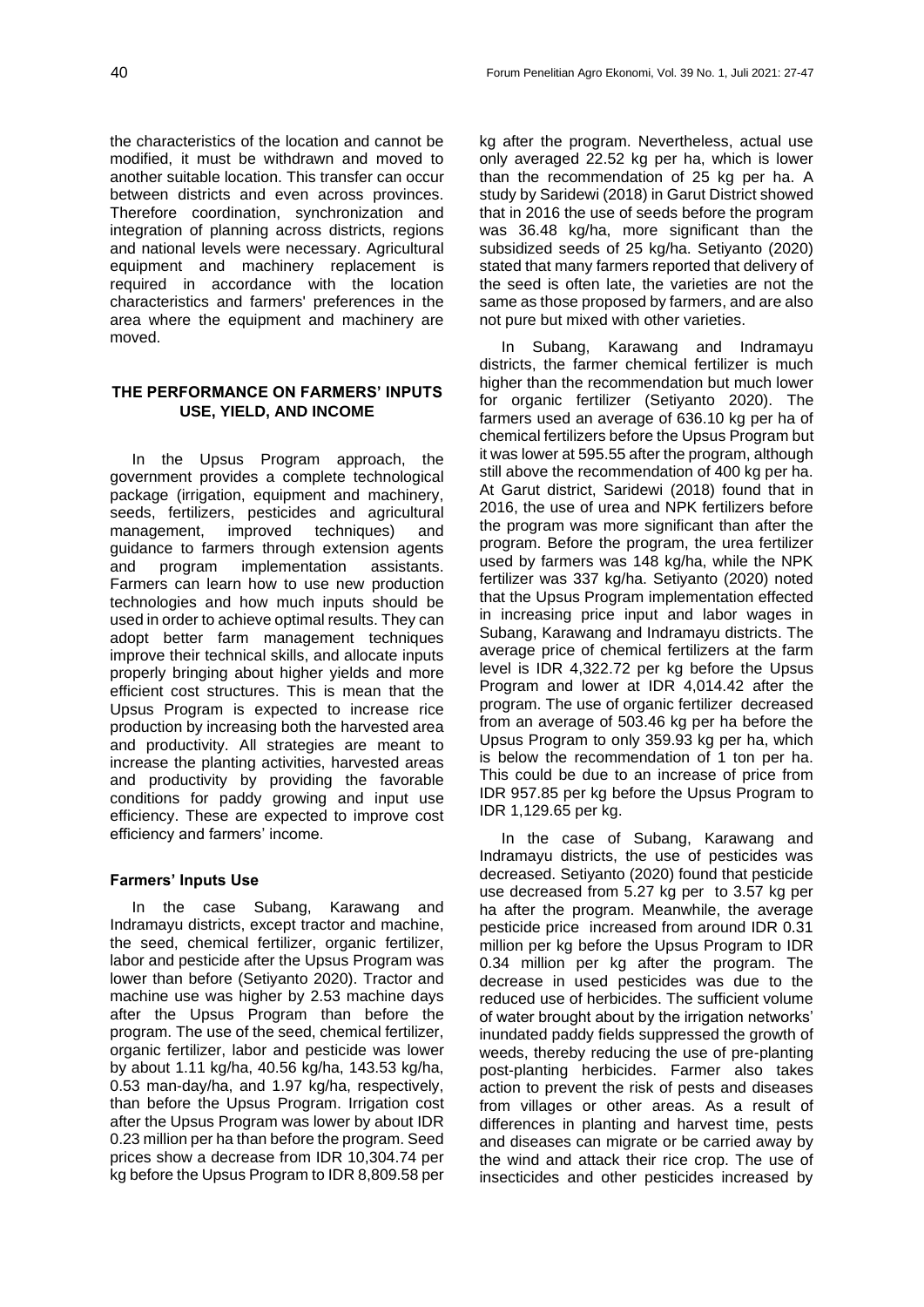0.68 and 0.26 kg per ha, respectively, after the Upsus Program. However, the increase is not as much as decrease in the use of herbicides, so the total use of pesticides continued to decrease.

Agricultural equipment and machinery increased from 4.06 machine days per ha before the Upsus Program to 6.59 machine days per ha after the program. Increasing the number of agricultural equipment and machinery working days did not reduce the labor used (Setiyanto 2020). The average number of workers used before the Upsus Program was 98.08 manday/ha and 97.56 man-day/ha. Labor wage increased from IDR 94.66 thousand/man-day before the Upsus Program to IDR 113.52 thousand/man-day after the program. Meanwhile, the average tractor rental price increased from IDR 0.38 million/machine day before the Upsus Program to IDR 0.42 million/ machine day after the program due to the operator's salary increase. The addition of working days of agricultural machinery and equipment did not decrease the amount of labor used. This is consistent with the perception of the farmer respondents that the components of agricultural machinery and machine tools are adequate but not effective (Setiyanto 2020). The increase in working days for machines and agricultural equipment occurred due to the increased use of threshing machines by 62 farmers in Subang, Karawang and Indramayu districts. The use of rice thresher machines still requires the use of labor. The increase in the number of working days for agricultural equipment and machinery only occurred in Indramayu. The rice transplanter and combine did not use harvester machines and the soil processing tractors at the Karawang and Subang research sites were also not used.

There are activities in rice farming, tillage, planting, harvesting and post-harvest handling that require much labor. The number of workers did not decrease much after the Upsus Program because the Jarwo transplanter and combine harvester machines were not used (Setiyanto 2020). In addition, big tractor (four-wheel tractor) aid is not widely used. The aid components of agricultural machinery and equipment became ineffective. The Jarwo technology and Jarwo Super technology as technology package to replace the ICM components were also not adopted by the farmer. Saridewi (2018) found that most significant component of farming costs is labor costs, namely IDR 7.09 million per ha before the program and IDR 7.2 million/ha after the program. Higher costs after the program because farm management must follow

recommendations, both in planting and maintenance methods.

Based on WJAIAT (2017; 2016), at Subang, Karawang and Indramayu, the application of ICM has recommended the use of chemical fertilizer 400 kg per ha, organic fertilizer 1 ton per ha and seeds at 25 kg per ha, with an estimated use of pesticides at 3.27 kg per ha, labor of 105 manday per ha, and agricultural equipment and machinery 6.00 machine day per ha. Setiyanto (2020) stated that only 11.11% of 144 farmer respondents adopted the complete ICM technology package in accordance with the recommendations. In addition, there were only 59.72%, 68.05% and 67.36% of the farmer respondents, respectively, who adopted the components in accordance with the recommendations for the use of seeds, fertilizers, agricultural machinery and equipment. Furthermore, according to Setiyanto (2020), since the guidance and extension component was perceived as ineffective, input use was generally lower after the Upsus Program.

# **Rice Yield**

Paddy output after the Upsus Program was 8,967.57 kg/ha compared to 9,123.93 kg/ha before the program. This means that paddy productivity was 156.37 kg/ha or 1.71% less than before the program (Setiyanto 2020). This result is consistent with previous findings that at the national level, West Java Province, Subang, Karawang and Indramayu districts productivity was stagnant or even decreased in the last five years. Likewise, in the 2015–2018 period, rice productivity in national, West Java and Subang, Karawang and Indramayu districts declined. It never reached the target set in the implementation of the Upsus Program.

Different results are shown by several studies in other districts and years. The results of research by Prayoga dan Sutoyo (2018) at Malang District East Java Province in 2017 showed productivity before the Upsus Program was 5.80 tonnes/ha, while productivity during the program was 6.21 tonnes/ha. Examining these results means an increase in productivity before and after receiving assistance, namely 0.41 tonnes/ha or a rise of 7%. At Badung District of Bali Province in 2017, the Upsus Program on rice increased the productivity of paddy, from 6.19 tons/ha to 8.15 tons/ha or increased by 24.05% (Mataliana et al 2018). At Garut District in 2016, farm productivity before the program was 4.96 tonnes/ha and increased to 5.28 tonnes/ha or by 6.45% (Saridewi 2018). The Upsus Program did not affect farmers' input allocation, although farm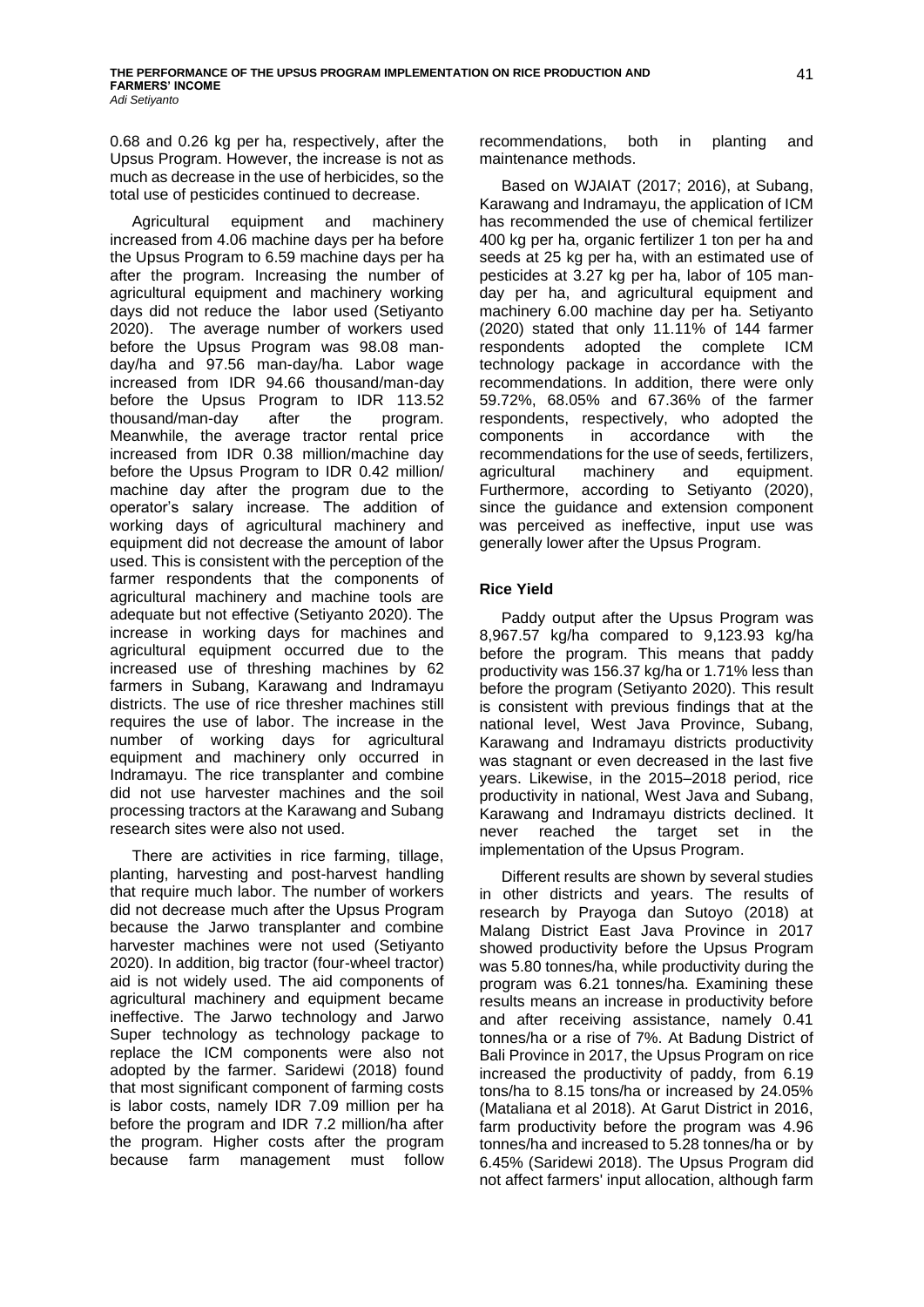productivity increased in the Tabanan Regency of Bali Province (Wijaya et al. 2016). The value of marginal products of seed and fertilizer inputs compared to seed and fertilizer prices is greater than 1, and less than 1 for pesticides. The use of seeds and fertilizers still needs to be added, while must reduced pesticides to achieve an efficiency higher level. The implementation of the Upsus Program has increased rice productivity by 0.93 tons/ha, which is higher than the target of increasing productivity by 0.30 tons/ha.This shows that the Upsus Program affects on increasing rice productivity which varies according to the specific characteristics of the location, agroecosystem, socio-economy and conditions of the technology package application before the program is implemented. Mapping characteristics, differentiating technology packages and adjusting targets should take this into account and should consider comprehensive evaluation

An evaluation must be carried out to produce characterization of each district and sub-district based on the adoption and effectiveness of the implementation of the Upsus Program in each component. The evaluation includes the level achieved at this time; the problems faced, alternative solutions, the needs of each element, the procurement of the following plan of activities must pass up targets, strategies for achieving targets and stages of implementation and the volume of activities that must be passed up to the next five years. The evaluation results must produce detailed plans for developing, rehabilitating, repairing and synchronizing the development of irrigation networks and<br>optimizing land integrated with primarv. optimizing land integrated with primary, secondary, drainage and integration with other areas, as well as additional irrigation sources districts and sub-districts characteristics produced from this (Setiyanto 2020) (1) the characterization developing and developed area and the program needed to development, (2) target planting, harvesting, productivity and production, technology package recommendations, volume of seed requirements, fertilizer and agricultural machinery and equipment according to location characteristics and farmers' preferences, and (3) infrastructure needs and supporting facilities such as input kiosks, spare parts, workshops, warehousing, drying floors, agricultural extension workers and capacity building for farmers, agricultural extension workers, operators of agricultural equipment and machinery, farmer groups, farmer groups and providers agricultural equipment and machinery.

## **Farmer's Income**

Even though the implementation of the Upsus Program is not effective in increasing productivity, there was a reduction in the total cost of rice farming after the program. However, since the average price of paddy decreased from IDR 4,634.55 per kg to IDR 4,484.19 per kg, the total revenue after the Upsus Program was lower by about IDR 2.71 million per ha as compared to before the program (Setiyanto 2020). This is due to lower productivity and lower paddy prices after the Upsus Program. As a consequence of a more significant decline in total revenue than a decrease in total costs, net income decreased by IDR 2.15 million per ha after the Upsus Program. A study by Saridewi (2018) at Garut District of West Java Province in 2016 showed that total costs after the program were also lower than before the program, namely IDR 13.3 million per ha after the program and 13.9 million rupiah/ha before the program. In Malang District of East Java Province, in 2017 showed that rice farming income before the Upsus Program was IDR 9,92 million per ha, while rice farming income after the program was IDR 12,79 million per ha. There is an increase in rice farming income before and after the program, namely IDR 2.87 million or an increase of 28.96% (Prayoga and Sutoyo 2018). Other studies have shown that the Upsus Program has a positive impact on farmer productivity and income. Research by Saputra et al. (2018) at Sigi Regency Central Sulawesi Province in 2017 showed that rice productivity was higher after the Upsus Program was implemented and positively impacted the farmer by improving their welfare through increasing wetland rice productivity. At Tabanan district of Bali Province showed that labor, land area, production costs, and cultivation techniques directly influence production and affect farmers' income through production (Irvan and Yuliarmi 2019). A study by Nainggolan and Malik (2017) at Batang Asam District of Jambi Province indicated that the use of Upsus Program technology was in the low to moderate category and requires high additional costs but is able to provide additional production, revenue, net income and R/C ratio significantly for Upsus ricefarming compared to non-Upsus rice farming. Overall, several studies mentioned above show that the Upsus Program has different effects on input use, yield and farm income. Mapping characteristics, differentiating technology packages and adjusting targets should be considered the impact of the Upsus Program on rice farmer income. A specific, comprehensive and detailed evaluation is imperative.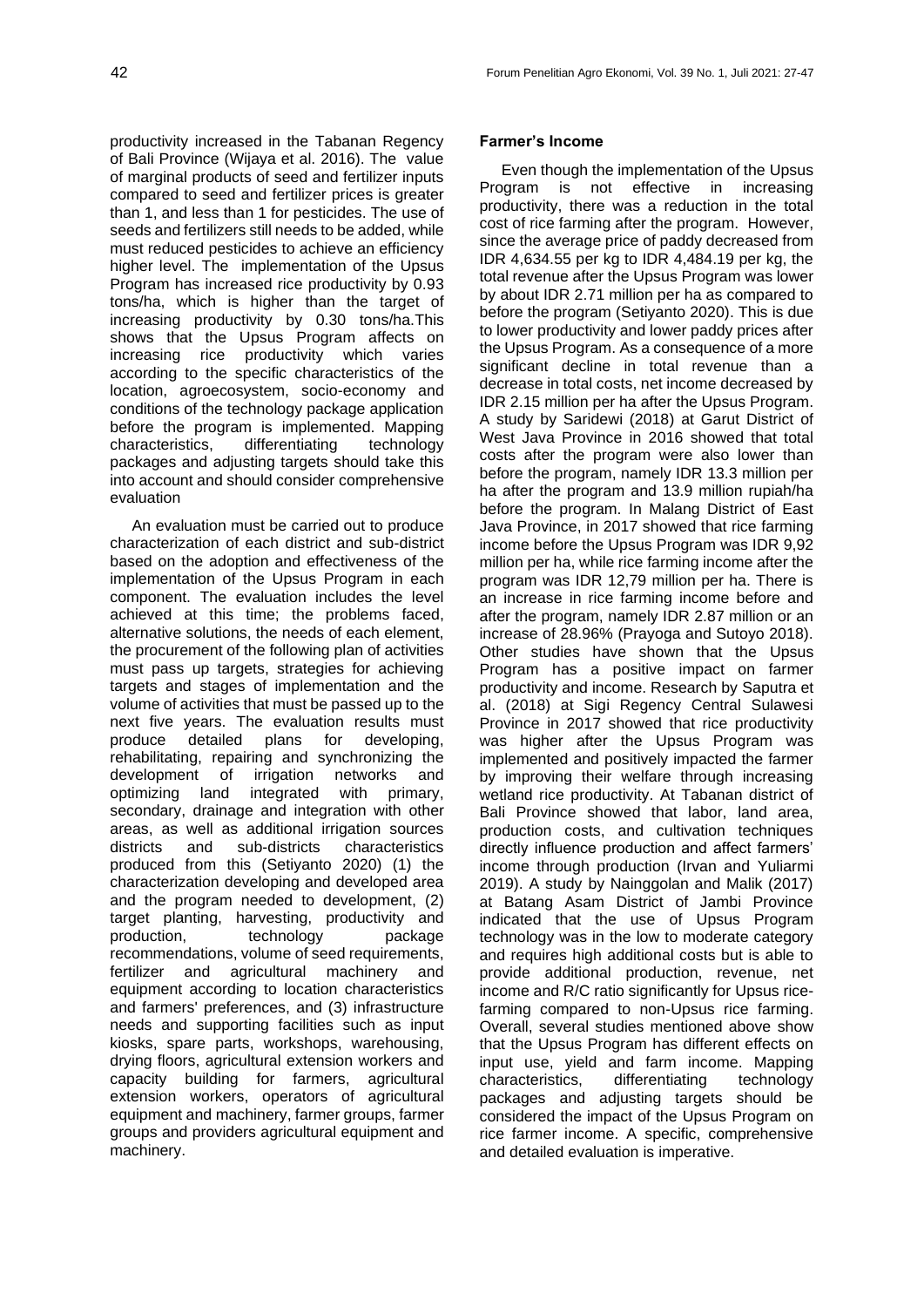#### **CONCLUDING REMARKS**

The Upsus Program is expected to increase rice production by increasing both the harvested area and productivity. The performance indicators of the Upsus Program implementation on rice were an increase in rice planting area or cropping index (CI) of at least 0.5 and an increase in rice productivity of at least 0.30 tons/ha of *gabah kering panen* (GKP) or harvest dry quality of paddy and equal to 0.25 tons/ha of *gabah kering giling* (GKG) or rice mill dry quality of paddy. The Upsus Program failed in achieving the target of CI and productivity increase. Even so, the national harvested area for rice shows an increase, so that even if productivity decreases, rice production still shows a slight increase. It will reach much higher if the Upsus Program achieves the target of increasing cropping intensity and productivity.

An increase in the harvested area in 2016– 2018 compared to 2015 did not occur in all provinces and districts. Even though rice production showed a slight increase in 2016– 2018, rice productivity has never matched the level achieved in 2015. This indicates that rice technology adoption at the farm level has been developing well enough and has experienced saturation and requires innovations to increase rice productivity. The productivity of paddy in 2016, 2017 and 2018 was showed continuous to decline. Aside from not achieving the target increase, productivity has been levelling off or a continuous decline in many districts in West Java and others provinces, and at the national level. At the same time, the Upsus Program was being implemented.

The Upsus Program has different effects on input use, yield and farm income. Different results are shown by several studies in different districts and years. This shows that the Upsus Program affects increasing or decreasing rice productivity, production and farm income which varies according to the location, agro-ecosystem, socioeconomy and conditions of the technology package before the program is implemented. Mapping characteristics, differentiating technology packages and adjusting targets should take this into account.

The following are some policy recommendations to help further and improve the following implementation strategies of Upsus Program implementation to increase rice production and farmers income in Indonesia (1) develop a systematic and detailed planning base on a specific, comprehensive and detailed evaluation to increase the effectiveness of the

implementation of the Upsus Program, (2) strengthening of the agricultural extension system and enhancing technical assistance to improve rice productivity and quality, (3) conducting improvement and strengthening in the organization of implementation, (4) putting strategy implementation on greater focus on increasing productivity, both through increasing the application of cultivation technology packages to rice farming and reducing yield loss during harvest and post-harvest handling and distribution and marketing, and (5) encouraging increased farmers' income from their rice farming and harvest and post-harvest handling.

### **ACKNOWLEDGMENT**

Acknowledgments were conveyed to Dr. Isabelita M Pabuayon and Dr. Bambang Sayaka for the valuable discussion in the process of writing of this paper.

#### **REFERENCES**

- Ahmadi, Rusmawan. 2017. The Impact of the Special Effort Program (UPSUS) on the Area of Rice Planted and Production in Bangka Belitung Province. Proceedings of the National Seminar on "Site-Specific Agroinovations to Strengthen Food Security in the Era of the ASEAN Economic Community" Bandar Lampung, 19–20 October 2016. Center for Agricultural Technology Assessment and Development, Agricultural Research and Development Agency of the Ministry of Agriculture 2017:305–312.
- Aprilia Triasni. AR. 2019. Analysis of the Impact of Tertiary Irrigation Network Development at Farming Level (JITUT) on Increased Production and Productivity of Paddy Rice in Lapajung Village, Lalabata District, Soppeng Regency. J Ilm Agro tani. 1(1):16–22.
- A Kinanthi, Andriyono KA, D Rachmina. 2014. Implementation of Integrated Crop Management (ICM) Technology on Rice Farming in Cianjur Regency. Forum Agribis. 4(1):85–100. DOI: 10.29244/Fagb.4.1.85–100.
- A Ramadhani, Riniati, S Wibisono. 2019. The Effect of Seed Subsidies on Rice Production and Farmers' Income in Pancakarya Village, Ajung Subdistrict, Jember Regency. J Ekon Ekuilibrium. 3(2):23–36.
- Arya NN, IK Mahaputra. 2020. Analysis of Determining Factor for Adoption of Integrated Crop Management of Lowland Paddy Using Partial Least Square. J Inform Pertan. 29(1):1–12.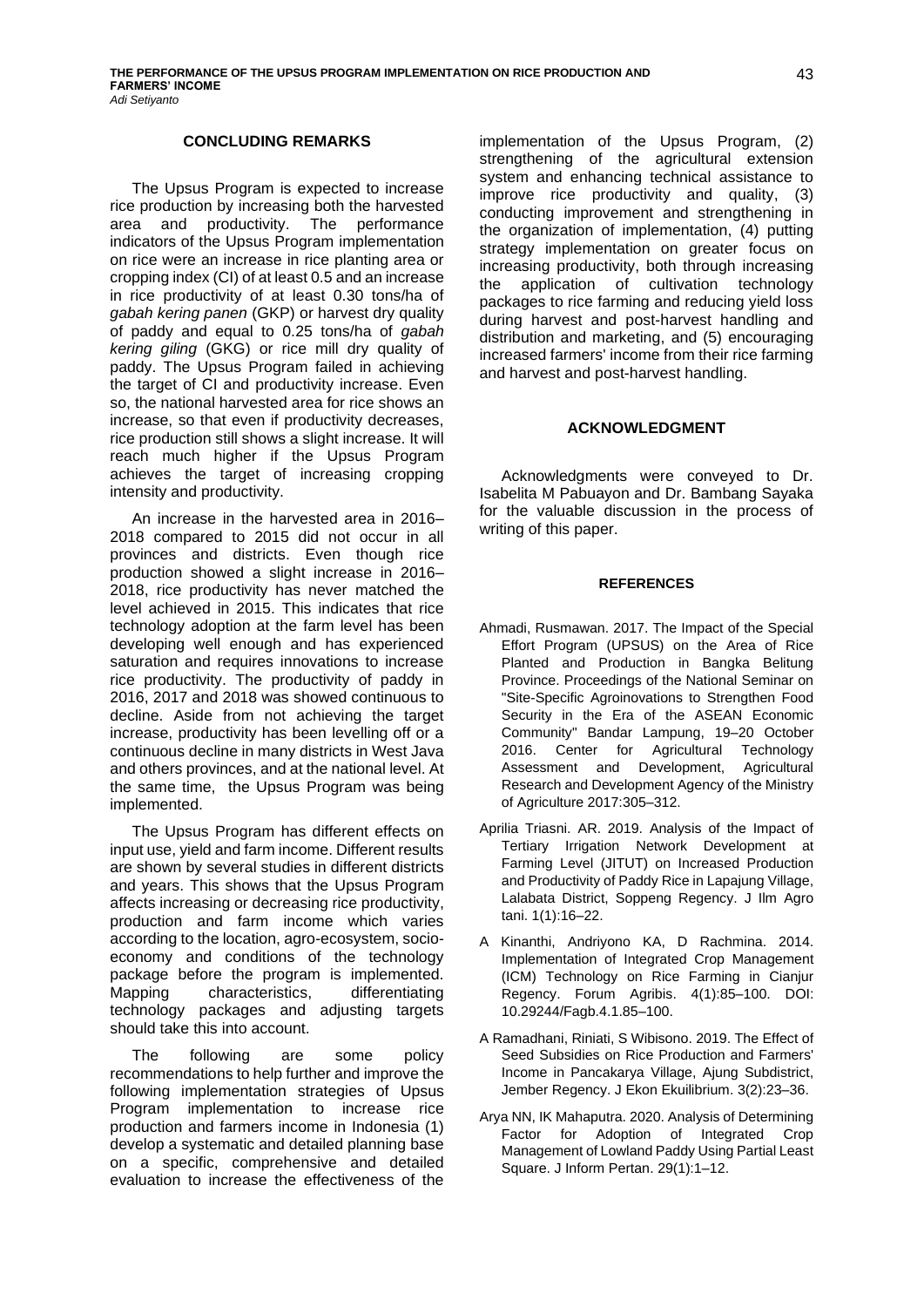- [CADIS] Center for Agriculture Data and Information System. 2016. Agricultural Statistics 2015. Jakarta (ID): Center for Agriculture Data and Information System.
- [CADIS] Center for Agriculture Data and Information System. 2017. Agricultural Statistics 2016. Jakarta (ID): Center for Agriculture Data and Information System.
- [CADIS] Center for Agriculture Data and Information System. 2018. Agricultural Statistics 2017. Jakarta (ID): Center for Agriculture Data and Information System.
- [CADIS] Center for Agriculture Data and Information System. 2019. Agricultural Statistics 2018. Jakarta (ID): Center for Agriculture Data and Information System.
- [CADIS] Center for Agriculture Data and Information System. 2020. Agricultural Statistics 2019. Jakarta (ID): Center for Agriculture Data and Information System.
- [CBS] Central Bureau of Statistics. 2021. Statistical Yearbook of Indonesia 2021. Jakarta (ID): Central Bureau of Statistics
- [CBS] Central Bureau of Statistics. 2020. Statistical Yearbook of Indonesia 2021. Jakarta (ID): Central Bureau of Statistics.
- [CBS] Central Bureau of Statistics. 2019. Statistical Yearbook of Indonesia 2021. Jakarta (ID): Central Bureau of Statistics.
- [CBS] Central Bureau of Statistics. 2018. Statistical Yearbook of Indonesia 2021. Jakarta (ID): Central Bureau of Statistics.
- [CBS] Central Bureau of Statistics. 2018a. Executive Summary 2018 Harvested Area and Rice Production in Indonesia. Jakarta (ID): Central Bureau of Statistics
- [CBS] Central Bureau of Statistics. 2016. Production of Food Crops 2015. Jakarta (ID): Central Bureau of **Statistics**
- [CBS] Central Bureau of Statistics. 2015. Production of Food Crops 2014. Jakarta (ID): Central Bureau of Statistics.
- [CEC] Corruption Eradication Committee. 2017. Results on the Results of Subsidy Policy Study in Agriculture. Directorate of Research and Development. Deputy for Corruption Prevention, Jakarta (ID): Corruption Eradication Committee
- [DGAIF] Directorate General of Agriculture Infrastructure and Facilities. 2019. Agricultural infrastructure and facilities statistics 2018. Jakarta (ID): Directorate General of Agriculture Infrastructure and Facilities.
- [DGAIF] Directorate General of Agriculture Infrastructure and Facilities. 2018. Agricultural infrastructure and facilities statistics 2013-2017. Jakarta (ID): Directorate General of Agriculture Infrastructure and Facilities.
- [DGFC] Directorate General of Food Crops. 2019. Agricultural food crops statistics databases 2006-2019. Jakarta (ID): Directorate General of Food Crops.
- [DGFC] Directorate General of Food Crops. 2019a. Guidelines for Implementation of Rice Development Activities in 2019. Jakarta (ID): Directorate General of Food Crops, Ministry of Agriculture.
- [DGFC] Directorate General of Food Crops. 2018. Report on the implementation of the Upsus Paddy, Corn and Soybean program for the fiscal year 2018. Jakarta (ID): Directorate General of Food Crops.
- [DGFC] Directorate General of Food Crops. 2018a. Guidelines for Implementation of Rice Development Activities in 2018. Jakarta (ID): Directorate General of Food Crops, Ministry of Agriculture.
- [DGFC] Directorate General of Food Crops. 2017. Report on the implementation of the Upsus Paddy, Corn and Soybean program for the fiscal year 2017. Jakarta (ID): Directorate General of Food Crops.
- [DGFC] Directorate General of Food Crops. 2017a. Guidelines for Implementation of Rice Development Activities in 2017. Jakarta (ID): Directorate General of Food Crops, Ministry of Agriculture.
- [DGFC] Directorate General of Food Crops. 2016. Report on the implementation of the Upsus Paddy, Corn and Soybean program for the fiscal year 2016. Jakarta (ID): Directorate General of Food Crops.
- [DGFC] Directorate General of Food Crops. 2016a. Technical Guidelines for Organic Rice Cultivation 2016. Jakarta (ID): Directorate General of Food Crops, Ministry of Agriculture.
- [DGFC] Directorate General of Food Crops. 2016b. Technical Guidelines for the Development of Organic Paddy Farming Villages 2016. Jakarta (ID): Directorate General of Food Crops, Ministry of Agriculture.
- [DGFC] Directorate General of Food Crops. 2016c. Technical Instructions for Jajar Legowo Rice Planting Technology 2016. Jakarta (ID): Directorate General of Food Crops, Ministry of Agriculture.
- [DGFC] Directorate General of Food Crops. 2016d. Technical Instructions for Hazton Rice Planting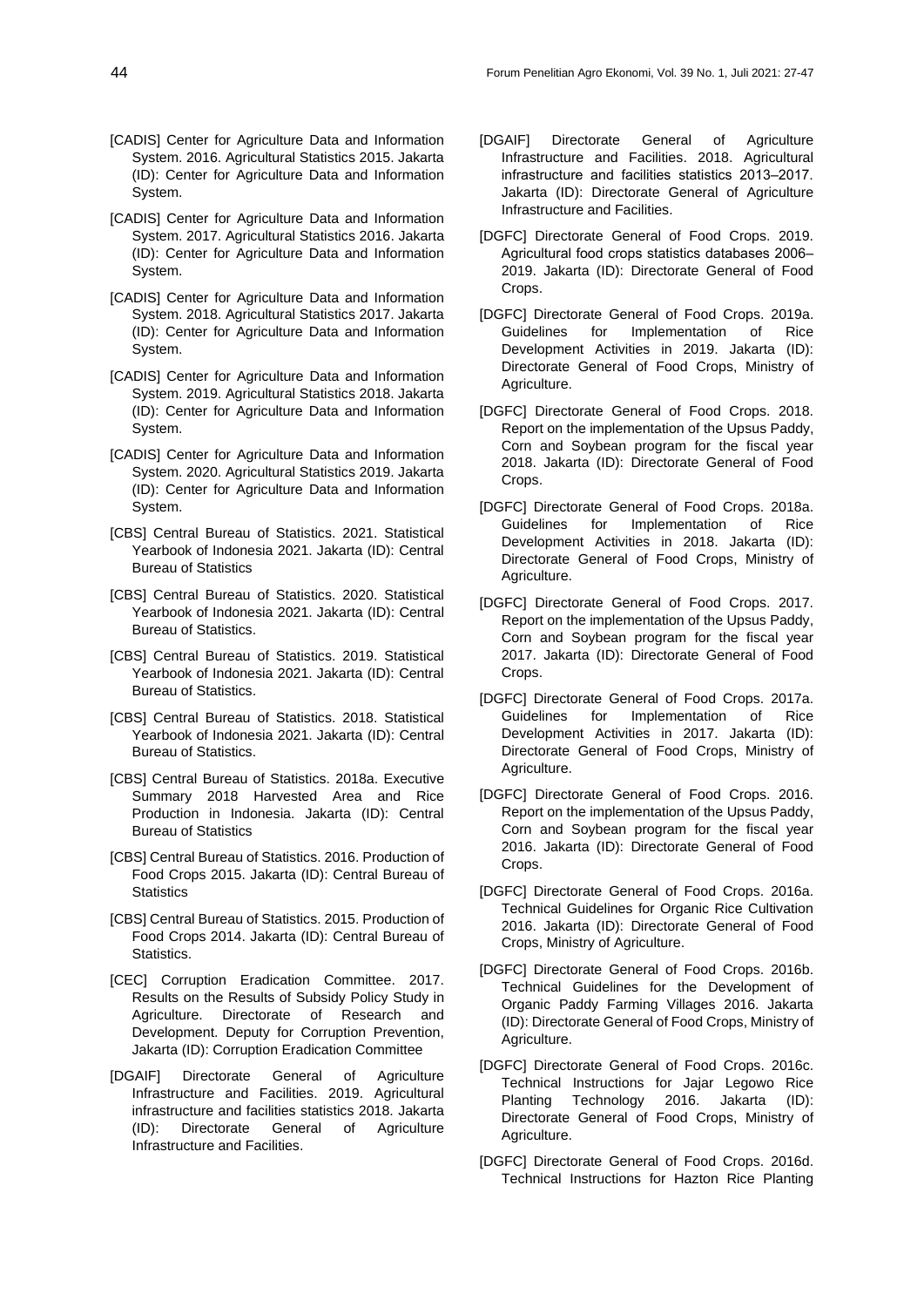Technology 2016. Jakarta (ID): Directorat General of Food Crops, Ministry of Agriculture.

- [DGFC] Directorate General of Food Crops. 2015. Technical Guidelines for GP-PTT on Rice 2015. Jakarta (ID): Directorate General of Food Crops, Ministry of Agriculture.
- [DLEM] Directorate Land Extension and Management. 2014. Technical Guidelines for System of Rice Intensification (SRI) Development for Fiscal Year 2014. Jakarta (ID): Directorate General of Agriculture Infrastructure and Facilities.
- Eviriani. 2018. Analysis of the Impact of Rehabilitation of Tertiary Irrigation Networks on Farmers' Income in Aceh Besar District. J AGRIFO. 3(2):55–63.
- FH Saragih, FAB Panjaitan. 2020. Factors Affecting the Income of Ciherang Rice Farmers in Tebing Tinggi Village, Serdang Bedagai Regency. J Agribis Sumatera Utara. 13(1):55–65.
- H Supriadi, IW Rusastra, Ashari. 2015. The strategy for developing the SL-PTT Paddy Program: Cases in Five Agroecosystems. Anal Kebijak Pertan. 13(1):1–17.
- Hantoro, FRP, Prasetyo Edy, Hermawan Agus. 2020. The Impact of The Utilization of Agricultural Equipment and Machinery on Rice Production in Tegal Regency. J Pangan. 29(3):171–180.
- [IAARD] Indonesian Agency for Agricultural Research and Development. 2016. Jajar Legowo Super of Rice Cultivation Technical Guidelines. Jakarta (ID): Indonesian Agency for Agricultural Research and Development, Ministry of Agriculture.
- [IAARD] Indonesian Agency for Agricultural Research and Development. 2015. The Guidance of System of Rice Intensification (SRI) Cultivation Technology. Jakarta (ID): Indonesian Agency for Agricultural Research and Development, Ministry of Agriculture.
- [IAARD] Indonesian Agency for Agricultural Research and Development. 2015a. Guidelines for Hazton Cultivation Technology of Rice. Jakarta (ID): Indonesian Agency for Agricultural Research and Development, Ministry of Agriculture.
- [IAARD] Indonesian Agency for Agricultural Research and Development. 2015b. The Guidance of Salibu Rice Cultivation Technology. Jakarta (ID): Indonesian Agency for Agricultural Research and Development, Ministry of Agriculture.
- [IAARD] Indonesian Agency for Agricultural Research and Development. 2013. Legowo Rice Planting System. Jakarta (ID): Indonesian Agency for Agricultural Research and Development, Ministry of Agriculture.
- [ICASEPS] Indonesian Center for Agricultural Socio Economic and Policy Studies. 2019. Independent evaluation of the Upsus Pajale program. Policy

Analysis Report. Bogor (ID): Indonesian Center for Agricultural Socio Economic and Policy Studies.

- [ICASEPS] Indonesian Center for Agricultural Socio Economic and Policy Studies. 2017. Policy on Implementation of Staple Food Production Improvement Program. Policy Analysis Report. Bogor (ID): Indonesian Center for Agricultural Socio Economic and Policy Studies.
- Irfan, Mohamad. 2019. Evaluation of The Impact of Rice Farming Insurance (AUTP) Program n Kedungpring Sub-District, Lamongan District. Thesis. Surabaya (ID): Airlangga University.
- Irvan IP, Yuliarmi NN. 2019. Analysis of Impact Factors on Farmers Income. J Manag IT Soc Sci. 6(5):218– 225.
- Ismaya T, Sulaksana J, Hadiana D. 2016. Depelovment and Management of Irrigation System to Increase Productivity and Farm Income of Paddy. J. Ilmu Pertan dan Peternak. 4(2):196- 205.
- Kamandalu, AANB, SAN Aryawati, GKD Dana Arsana, IB Aribawa, IB Suastika, P Suratmini, P, P Sutami, P Sugiarta, N Dwijana, M Astika, K K Sukraeni, M Subagia, N Sutresna, M Suwijana, M, Sukarja, K Sudarmini, SU Asih. 2013. End of Year Report on Supporting the SL-PTT Paddy Wetland Paddy Field Program in Bali Province Fiscal Year 2013. Bali (ID): Assessment Institutes for Agricultural Technology.
- Kamandalu, AANB, SAN Aryawati, I BG Suryawan, IB Aribawa, IBP Suastika, P Suratmini, PSutami, P Sugiarta, N Dwijana M, MM Astika, KK Sukraeni, M Subagia, N Sutresna, M Suwijana, M Sukarja, N Winarta. 2012. End of Year Report on Supporting the SL-PTT Paddy Wetland Paddy Field Program in Bali Province Fiscal Year 2012. Bali (ID): Assessment Institutes for Agricultural Technology.
- Maulana TM, Romano, Usman U. 2018. Strategy for Increasing Rice Production Through Upsus Pajale and Its Contribution to Economic Improvement in Aceh Besar District. J Bisnis Tani. 3(2):147–160.
- Mataliana GNA, Antara M, Astiti NWS. 2018. Impact of Spesial effort on rice productivity at Subak Sangeh, Subdistrict of Abiansemal, Badung Regency. J Manaj Agribis. 6(1):34–40.
- [MoA] Ministry of Agriculture. 2017. Success selfsufficiency: Indonesia becomes a world food barn 2045. Jakarta (ID): General Secretariat of the Ministry of Agriculture.
- [MoA] Ministry of Agriculture. 2015. Regulation of the Minister of Agriculture of the Republic of Indonesia Number 03/2015 about Special Program (Upsus program) Guidance in Order to Increase Rice, Corn and Soybeans Production through the Improvement on Irrigations and Agricultural Input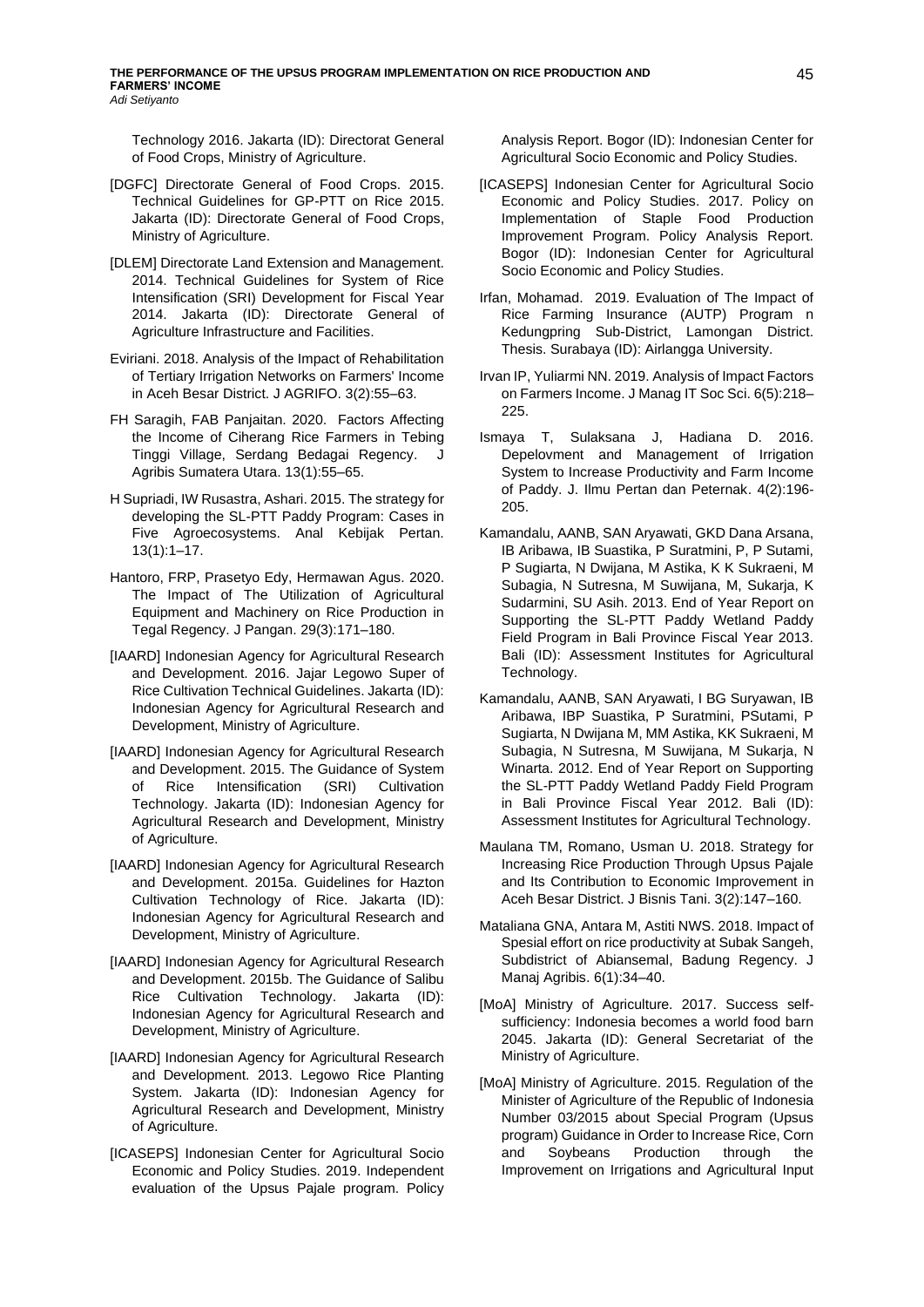and Supporting Facilities. Jakarta (ID): General Secretariat of the Ministry of Agriculture.

- [MoA] Ministry of Agriculture. 2015a. Regulation of the Minister of Agriculture of the Republic of Indonesia Number 14/2015 about Guidelines for Integrated Assistance and Mentoring by Extension Workers, Students, and Villages Military Officers for Special (UPSUS) Program in Order to Increase Rice, Corn and Soybeans Production. Jakarta (ID): General Secretariat of the Ministry of Agriculture.
- Nauly, D. 2019. The Impact of Fertilizer Subsidy Policies and Government Purchasing Prices on the Welfare of Rice Producers and Consumers in Indonesia. J Agrosains dan Teknol. 4(1):40–54.
- Nainggolan S, Malik A. 2017. Use of upsus technology and its relationships with the production and revenue of rice farmers: a case study in Batang Asam District of Jambi Province, Indonesia. RJOAS. 11(71):440–443
- Nugroho AD, Hidayah-Utami SN, Yuslianti Y, Nurrokhmah L, Al Huda MA, Suryani L, Riyadi I, Ulfaizah, Septijono T, Adhini HAN. 2017. Pelaksanaan program Upaya Khusus (Upsus) Swasembada Pangan di Kabupaten Wonosobo Provinsi Jawa Tengah. J Pengabdi Masy. 3(1):1– 17.
- Nurasa, TJ, H. Supriadi. 2012. Integrated Crop Management Field School (SL-PTT) Program for Rice: Performance and Policy Anticipation Supporting Sustainable Food Self-sufficiency. Anal Kebijak Pertan. 10(4):313–329.
- Prasetyo OR, K Astuti, N Rahmadhani, R Poerwaningsih, IN Khasanah, N Prahestin. 2020. Harvested area and rice production in Indonesia 2019 (Results of Integrated Food Crops Agricultural Statistics Data Collection with the Area Sampling Frame Method). Jakarta (ID): Central Bureau of Statistics.
- Prasetyo OR, RR Amalia, K Astuti, IN Khasanah, N Rahmadhani, R Poerwaningsih. 2020a. Executive Summary of Paddy Harvested Area and Production in Indonesia 2019. Jakarta (ID): Central Bureau of Statistics.
- Prayoga A, Sutoyo. 2018. Productivity and Income of Rice Lowland Paddy Field Farming Impact of Aid Program for Agricultural Machine, Seeds and Fertilizer in Malang District, East Java Province. J Ilmu-ilmu Pertanian. 24(1):1–9.
- Pullaila A, Amrullah ER, Astuti Y, Ishida Y. 2018. Factors affecting paddy farmers' perception of utilizing agricultural machines in Indonesia. J Agric Ext Rural Dev. 10(8): 150–157.
- Putra IGNY, Antara M, Suardi DPO. 2017. The Efficiency of Using Production Factors for Rice Agricultural Business in Subak Carik Tangis,

Wongaya Gede, Tabanan-Bali. J Manaj Agribis. 6(1):70–77.

- Prasetyo R, RNA Saksono. 2019. The Effect of Input Subsidies on the Exchange Rate of Rice Farmers in Indonesia. J Good Govern. 15(2):193–210.
- Sadikin, I. 2013. The Influence of Socio-Economic Factors on the Adoption of PTT in Sentra Padi, West Java. Agros 15(1):123–136.
- Saptana, Supriyo A, Saliem HP. 2016. Evaluation of the performance of the Upsus program on rice in Klaten Regency: performance, constraints, and strategies. In: Syahyuti, Susilowati SH, Agustian A, Sayaka B, Ariningsih E, editors. Proceedings of the National Seminar on Agricultural Protection and Empowerment in the Context of Achieving National Food Independence and Improving Farmers' Welfare; 2015 Nov 10; Bogor, Indonesia. Bogor (ID): Indonesian Center for Agricultural Socio Economic and Policy Studies: 257–271.
- Saputra MD, Antara M, Effendy. 2018. The Impact of Pajala Program on The Productivity of Paddy at The Lowland Rice Field in Jono Oge's Village Sigi Biromaru Subdistrict Sigi Regency. J Agroland. 25(2):96–105.
- Sari M, Sjah T. 2016. Implementation of Special Program of PAJALE (Rice, Corn and Soybeans) in Terara District, East Lombok Regency. Int Res J Manag Inf Technol Soc Sci. 3(9):41–50.
- Saridewi, TR. 2018. Improving Rice, Corn and Soybean Productivity Through Upsus Pajale Program in Garut Municipally. J Agroekoteknol dan Agribis. 1(2):45–57
- Setiyanto A, Pabuayon IM. 2020. Impacts of Upsus Program on The Cost Efficiency and Competitiveness of Rice Production in Indonesia. Forum Penelit Agro Ekon. 38(1):29–52.
- Setiyanto A. 2020. Cost Efficiency and Competitiveness Effects of the Upsus Program on Rice Production in Indonesia [PhD Thesis]. [Los Baños (PH)]: University of the Philippines at Los Baños.
- Simanjuntak OV, Subejo, Roso Witjaksono. 2016. Farmers Participation in the Movement of Implementation on Integrated Planting Management (GP-PTT) Program of Rice at Kalasan Sub District, Sleman District. Agro Ekon. 27(1):20–37.
- Suharyanto, K Mahaputra, NN Arya. 2015. The Relative Economic Efficiency of Rice Farming Using the Profit Function Approach in the Field School Program - Integrated Crop Management (SLPTT) in Bali Province. J Inform Pertan. 24(1):59–66.
- Suwarni. 2015. The Influence of Farming Level Irrigation Network Development (JITUT) on Rice